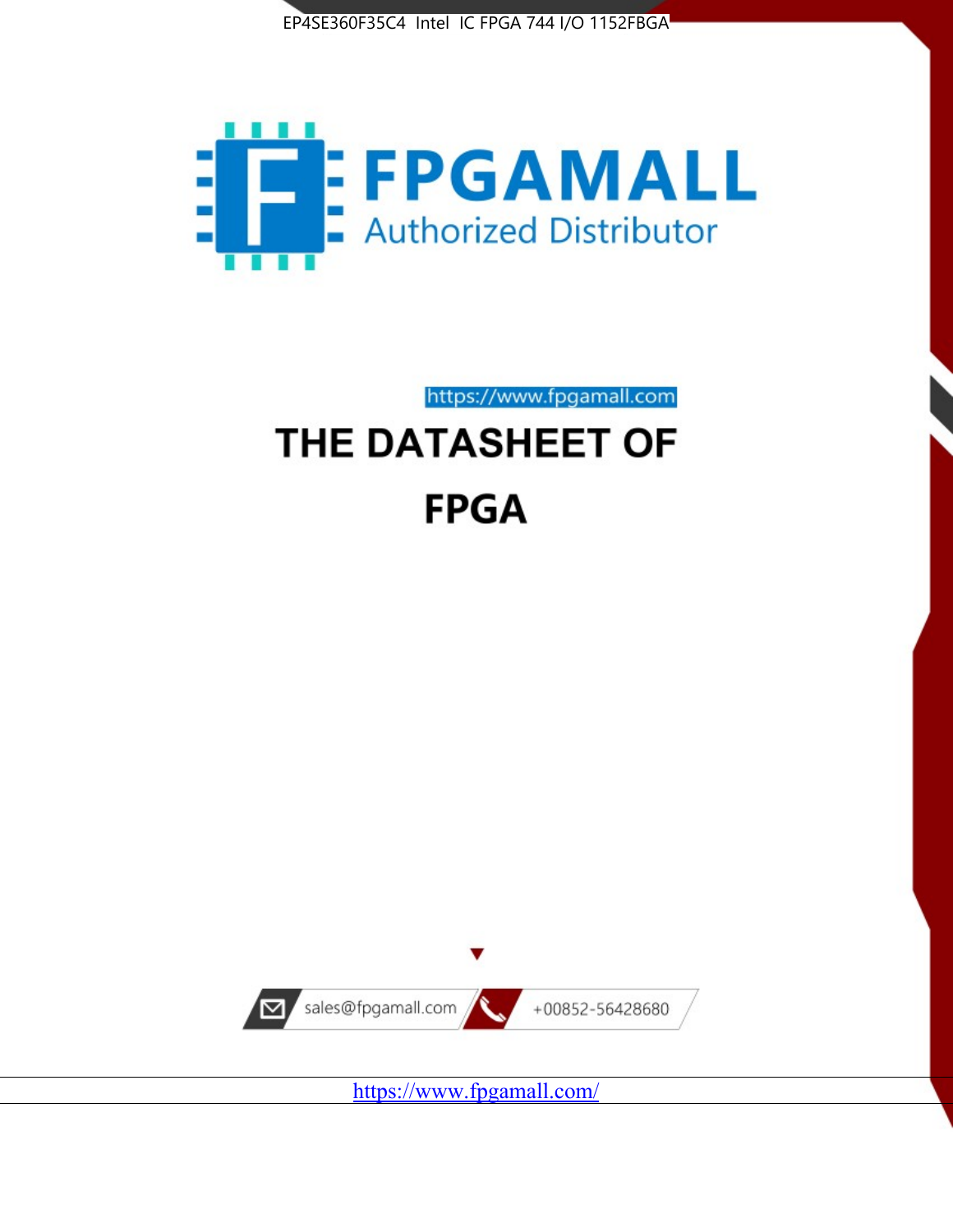EP4SE360F35C4 Intel IC FPGA 744 I/O 1152FBGA



**SIV51001-3.5**

Altera® Stratix® IV FPGAs deliver a breakthrough level of system bandwidth and power efficiency for high-end applications, allowing you to innovate without compromise. Stratix IV FPGAs are based on the Taiwan Semiconductor Manufacturing Company (TSMC) 40-nm process technology and surpass all other high-end FPGAs, with the highest logic density, most transceivers, and lowest power requirements.

The Stratix IV device family contains three optimized variants to meet different application requirements:

- Stratix IV E (Enhanced) FPGAs—up to 813,050 logic elements (LEs), 33,294 kilobits (Kb) RAM, and 1,288 18 x 18 bit multipliers
- Stratix IV GX transceiver FPGAs—up to 531,200 LEs, 27,376 Kb RAM, 1,288 18 x 18-bit multipliers, and 48 full-duplex clock data recovery (CDR)-based transceivers at up to 8.5 Gbps
- Stratix IV GT—up to 531,200 LEs, 27,376 Kb RAM, 1,288 18 x 18-bit multipliers, and 48 full-duplex CDR-based transceivers at up to 11.3 Gbps

The complete Altera high-end solution includes the lowest risk, lowest total cost path to volume using HardCopy® IV ASICs for all the family variants, a comprehensive portfolio of application solutions customized for end-markets, and the industry leading Quartus® II software to increase productivity and performance.

For information about upcoming Stratix IV device features, refer to the *Upcoming [Stratix IV Device Features](http://www.altera.com/literature/hb/stratix-iv/uf01001.pdf?GSA_pos=2&WT.oss_r=1&WT.oss=upcoming)* document.

f For information about changes to the currently published *Stratix IV Device Handbook*, refer to the *[Addendum to the Stratix IV Device Handbook](http://www.altera.com/literature/hb/stratix-iv/stx4_siv54002.pdf)* chapter.

This chapter contains the following sections:

- "Feature Summary" on page 1–2
- "Architecture Features" on page 1–6
- "Integrated Software Platform" on page 1–19
- "Ordering Information" on page 1–19

@2016 Altera Corporation. All rights reserved. ALTERA, ARRIA, CYCLONE, HARDCOPY, MAX, MEGACORE, NIOS, QUARTUS and STRATIX words and logos are trademarks of Altera Corporation and registered in the U.S. Patent and Trademark



Stratix IV Device Handbook Volume 1 January 2016

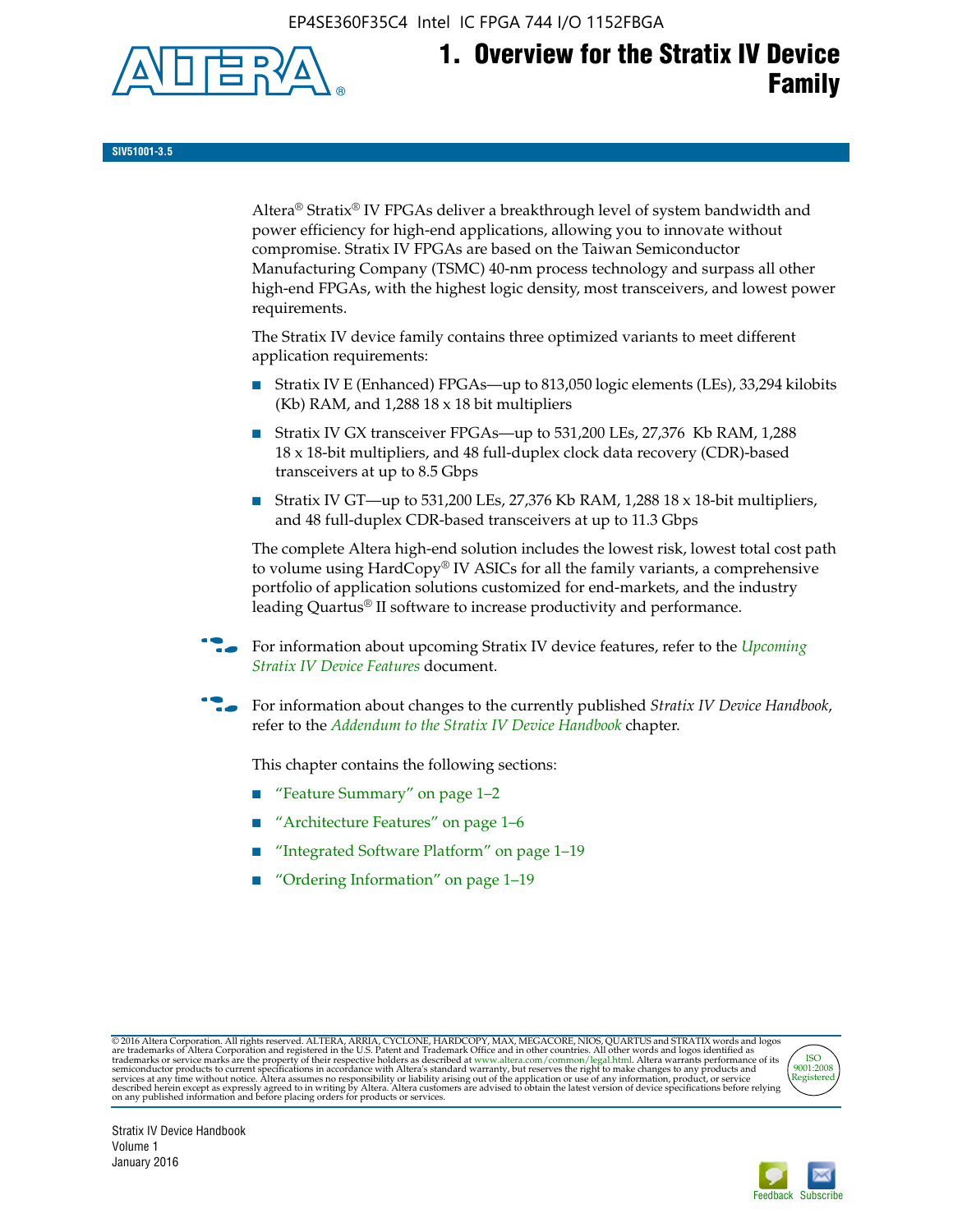# **Feature Summary**

The following list summarizes the Stratix IV device family features:

- Up to 48 full-duplex CDR-based transceivers in Stratix IV GX and GT devices supporting data rates up to 8.5 Gbps and 11.3 Gbps, respectively
- Dedicated circuitry to support physical layer functionality for popular serial protocols, such as PCI Express (PCIe) (PIPE) Gen1 and Gen2, Gbps Ethernet (GbE), Serial RapidIO, SONET/SDH, XAUI/HiGig, (OIF) CEI-6G, SD/HD/3G-SDI, Fibre Channel, SFI-5, and Interlaken
- Complete PCIe protocol solution with embedded PCIe hard IP blocks that implement PHY-MAC layer, Data Link layer, and Transaction layer functionality

**For more information, refer to the** *[IP Compiler for PCI Express User Guide](http://www.altera.com/literature/ug/ug_pci_express.pdf)***.** 

- Programmable transmitter pre-emphasis and receiver equalization circuitry to compensate for frequency-dependent losses in the physical medium
- Typical physical medium attachment (PMA) power consumption of 100 mW at 3.125 Gbps and 135 mW at 6.375 Gbps per channel
- 72,600 to 813,050 equivalent LEs per device
- 7,370 to 33,294 Kb of enhanced TriMatrix memory consisting of three RAM block sizes to implement true dual-port memory and FIFO buffers
- High-speed digital signal processing (DSP) blocks configurable as 9 x 9-bit,  $12 \times 12$ -bit,  $18 \times 18$ -bit, and  $36 \times 36$ -bit full-precision multipliers at up to 600 MHz
- Up to 16 global clocks (GCLK), 88 regional clocks (RCLK), and 132 periphery clocks (PCLK) per device
- Programmable power technology that minimizes power while maximizing device performance
- Up to 1,120 user I/O pins arranged in 24 modular I/O banks that support a wide range of single-ended and differential I/O standards
- Support for high-speed external memory interfaces including DDR, DDR2, DDR3 SDRAM, RLDRAM II, QDR II, and QDR II+ SRAM on up to 24 modular I/O banks
- High-speed LVDS I/O support with serializer/deserializer (SERDES), dynamic phase alignment (DPA), and soft-CDR circuitry at data rates up to 1.6 Gbps
- Support for source-synchronous bus standards, including SGMII, GbE, SPI-4 Phase 2 (POS-PHY Level 4), SFI-4.1, XSBI, UTOPIA IV, NPSI, and CSIX-L1
- Pinouts for Stratix IV E devices designed to allow migration of designs from Stratix III to Stratix IV E with minimal PCB impact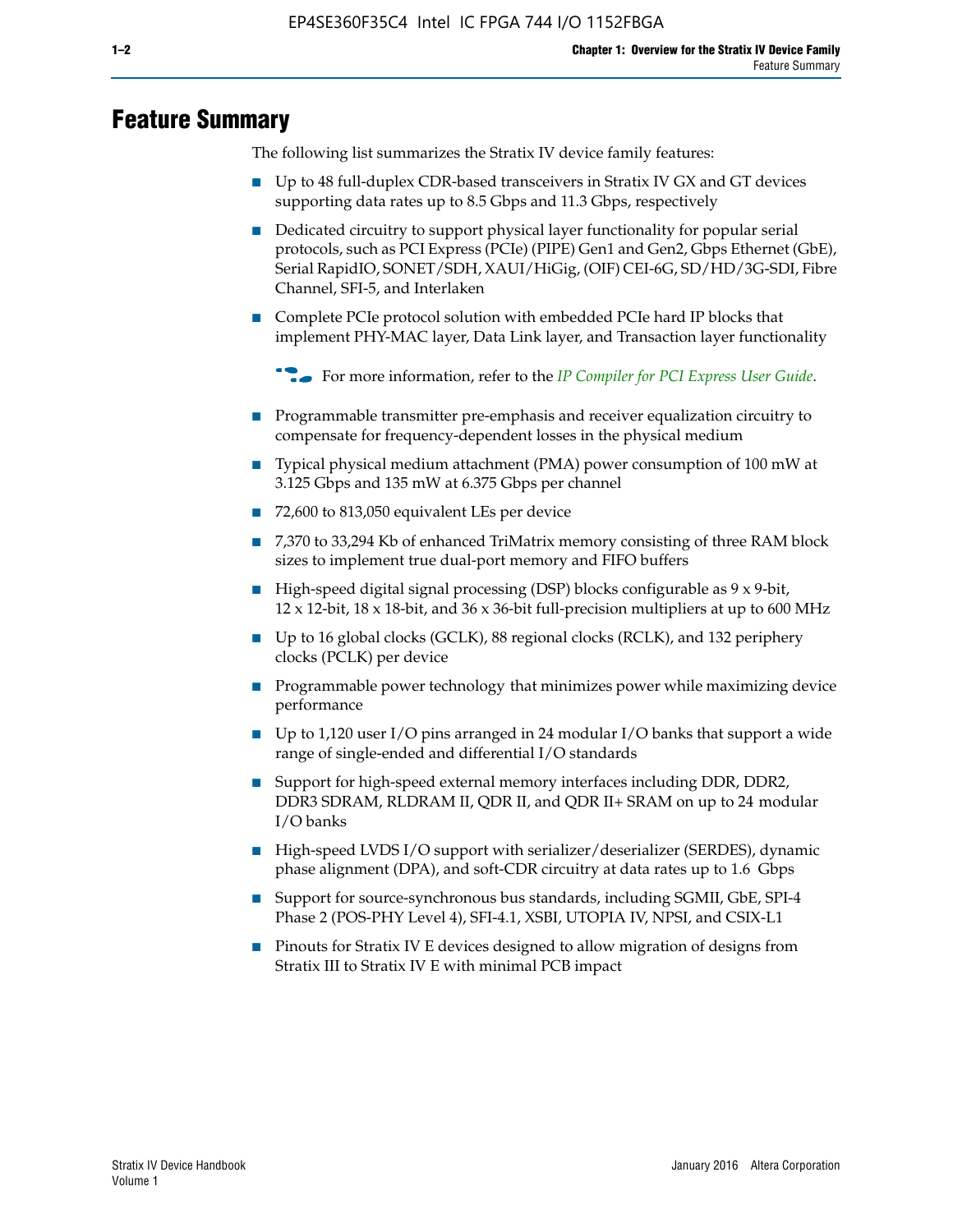# **Stratix IV GX Devices**

Stratix IV GX devices provide up to 48 full-duplex CDR-based transceiver channels per device:

- Thirty-two out of the 48 transceiver channels have dedicated physical coding sublayer (PCS) and physical medium attachment (PMA) circuitry and support data rates between 600 Mbps and 8.5 Gbps
- The remaining 16 transceiver channels have dedicated PMA-only circuitry and support data rates between 600 Mbps and 6.5 Gbps
- **1 The actual number of transceiver channels per device varies with device selection. For** more information about the exact transceiver count in each device, refer to Table 1–1 on page 1–11.
- 1 For more information about transceiver architecture, refer to the *[Transceiver](http://www.altera.com/literature/hb/stratix-iv/stx4_siv52001.pdf)  [Architecture in Stratix IV Devices](http://www.altera.com/literature/hb/stratix-iv/stx4_siv52001.pdf)* chapter.

Figure 1–1 shows a high-level Stratix IV GX chip view.

#### **Figure 1–1. Stratix IV GX Chip View** *(1)*



#### **Note to Figure 1–1:**

(1) Resource counts vary with device selection, package selection, or both.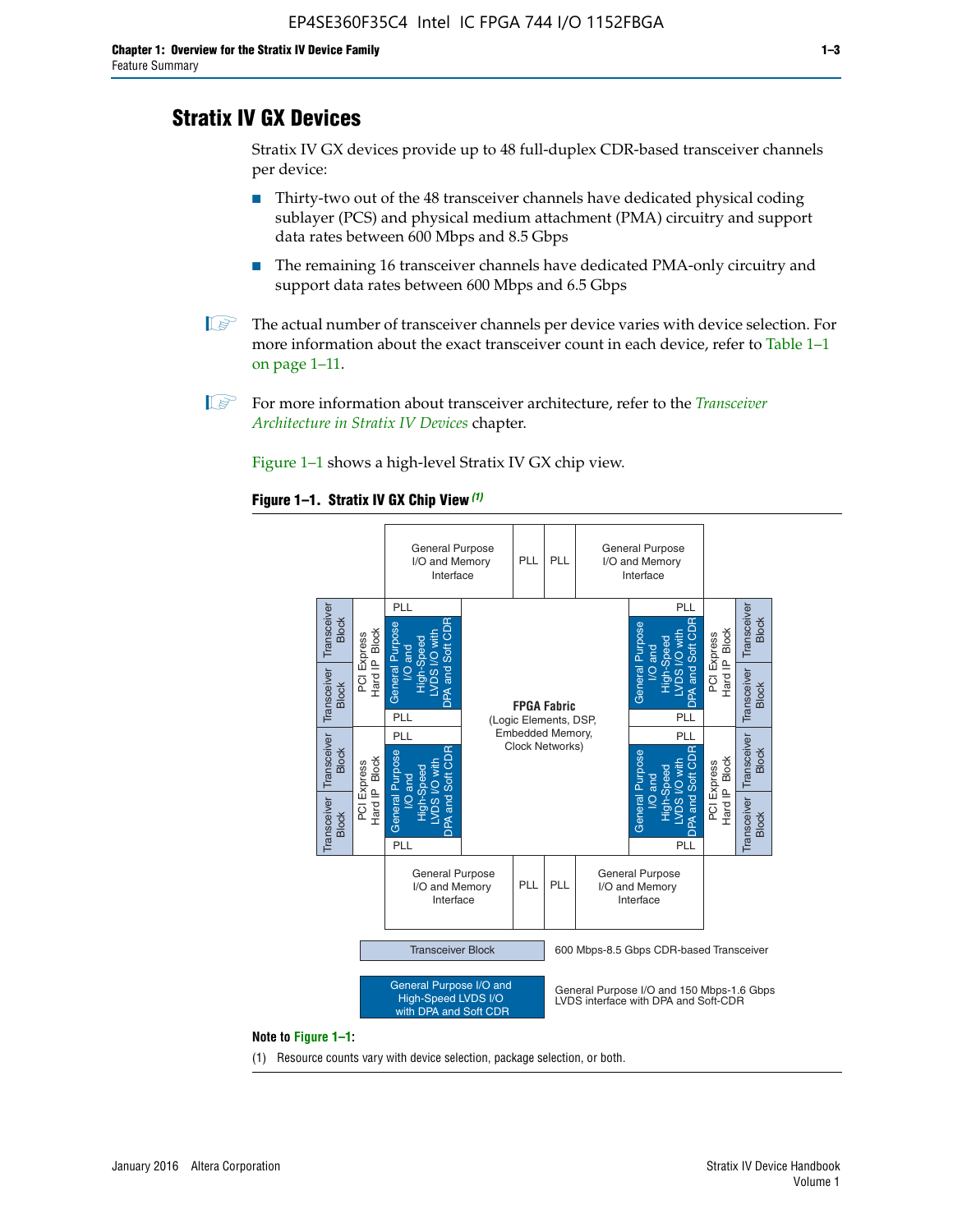# **Stratix IV E Device**

Stratix IV E devices provide an excellent solution for applications that do not require high-speed CDR-based transceivers, but are logic, user I/O, or memory intensive.

Figure 1–2 shows a high-level Stratix IV E chip view.

#### **Figure 1–2. Stratix IV E Chip View** *(1)*



#### **Note to Figure 1–2:**

(1) Resource counts vary with device selection, package selection, or both.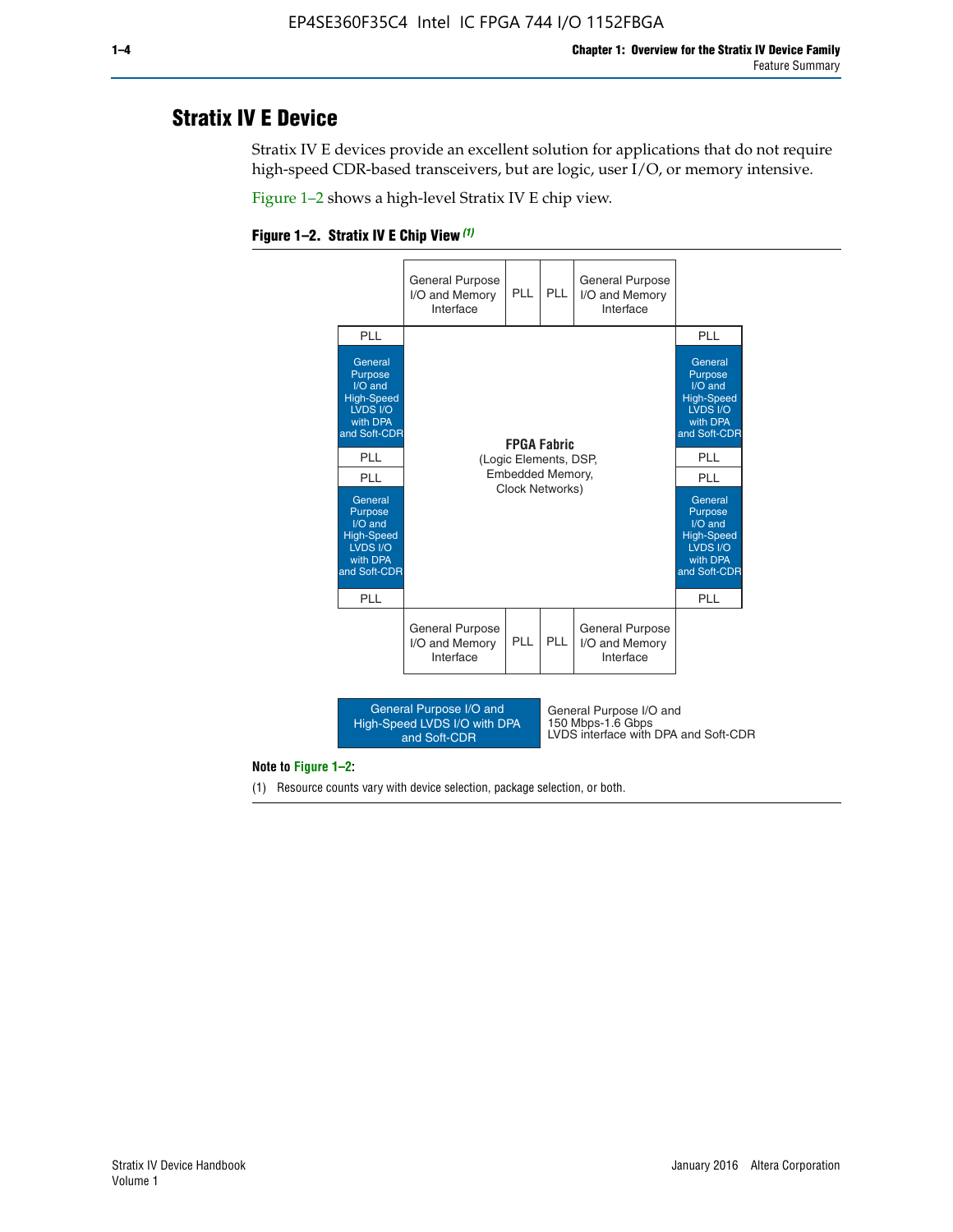# **Stratix IV GT Devices**

Stratix IV GT devices provide up to 48 CDR-based transceiver channels per device:

- Thirty-two out of the 48 transceiver channels have dedicated PCS and PMA circuitry and support data rates between 600 Mbps and 11.3 Gbps
- The remaining 16 transceiver channels have dedicated PMA-only circuitry and support data rates between 600 Mbps and 6.5 Gbps
- **1** The actual number of transceiver channels per device varies with device selection. For more information about the exact transceiver count in each device, refer to Table 1–7 on page 1–16.
- $\mathbb{I}$  For more information about Stratix IV GT devices and transceiver architecture, refer to the *[Transceiver Architecture in Stratix IV Devices](http://www.altera.com/literature/hb/stratix-iv/stx4_siv52001.pdf)* chapter.

Figure 1–3 shows a high-level Stratix IV GT chip view.

#### **Figure 1–3. Stratix IV GT Chip View** *(1)*



(1) Resource counts vary with device selection, package selection, or both.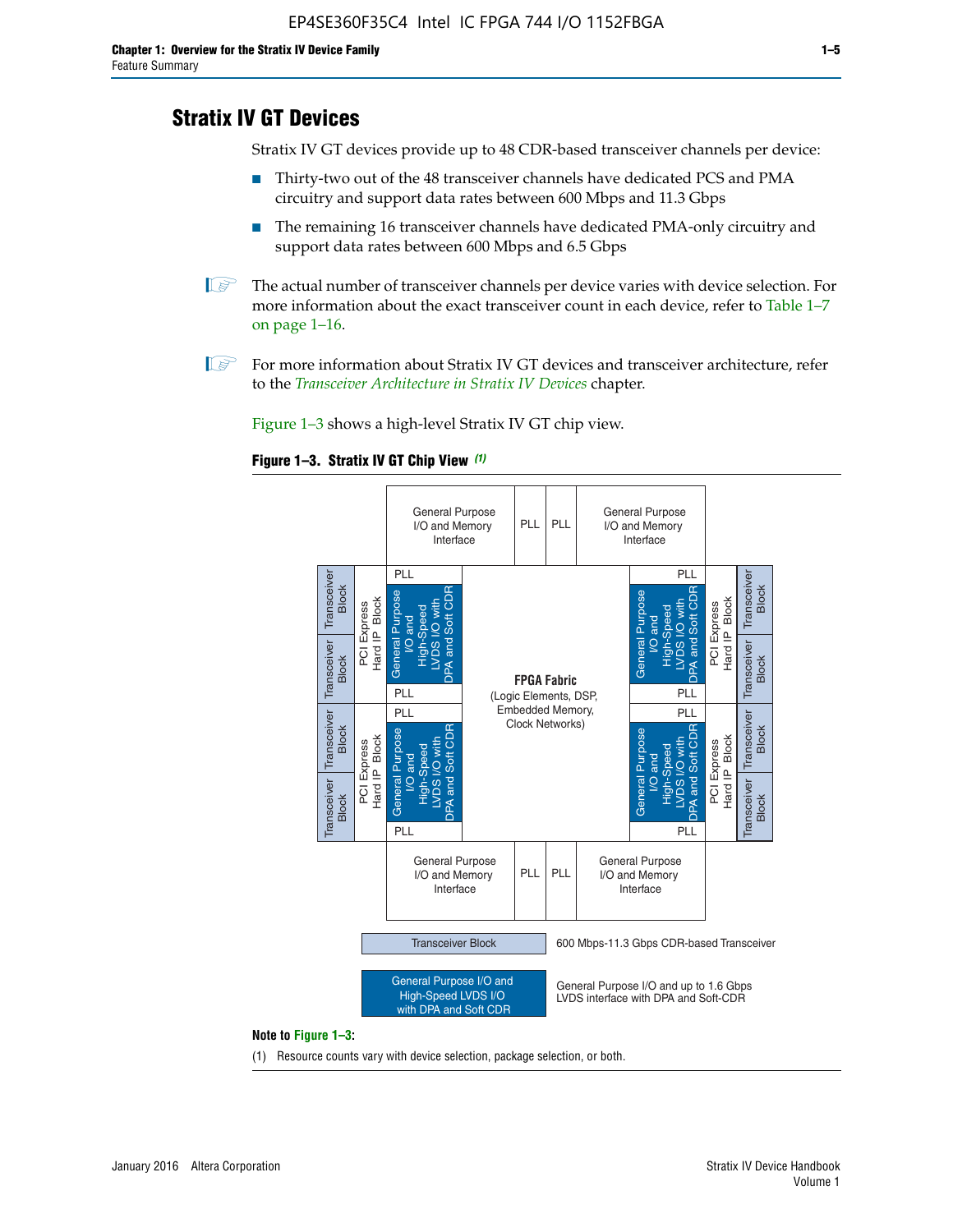# **Architecture Features**

The Stratix IV device family features are divided into high-speed transceiver features and FPGA fabric and I/O features.

# **High-Speed Transceiver Features**

The following sections describe high-speed transceiver features for Stratix IV GX and GT devices.

# **Highest Aggregate Data Bandwidth**

Up to 48 full-duplex transceiver channels supporting data rates up to 8.5 Gbps in Stratix IV GX devices and up to 11.3 Gbps in Stratix IV GT devices.

# **Wide Range of Protocol Support**

Physical layer support for the following serial protocols:

- Stratix IV GX—PCIe Gen1 and Gen2, GbE, Serial RapidIO, SONET/SDH, XAUI/HiGig, (OIF) CEI-6G, SD/HD/3G-SDI, Fibre Channel, SFI-5, GPON, SAS/SATA, HyperTransport 1.0 and 3.0, and Interlaken
- Stratix IV GT—40G/100G Ethernet, SFI-S, Interlaken, SFI-5.1, Serial RapidIO, SONET/SDH, XAUI/HiGig, (OIF) CEI-6G, 3G-SDI, and Fibre Channel
- Extremely flexible and easy-to-configure transceiver data path to implement proprietary protocols
- PCIe Support
	- Complete PCIe Gen1 and Gen2 protocol stack solution compliant to PCI Express base specification 2.0 that includes PHY-MAC, Data Link, and transaction layer circuitry embedded in PCI Express hard IP blocks
	- **For more information, refer to the [PCI Express Compiler User Guide](http://www.altera.com/literature/ug/ug_pci_express.pdf).**
	- Root complex and end-point applications
	- $x1, x4,$  and  $x8$  lane configurations
	- PIPE 2.0-compliant interface
	- Embedded circuitry to switch between Gen1 and Gen2 data rates
	- Built-in circuitry for electrical idle generation and detection, receiver detect, power state transitions, lane reversal, and polarity inversion
	- 8B/10B encoder and decoder, receiver synchronization state machine, and ± 300 parts per million (ppm) clock compensation circuitry
	- Transaction layer support for up to two virtual channels (VCs)

 $\mathbb{I}$  The high-speed transceiver features apply only to Stratix IV GX and Stratix IV GT devices.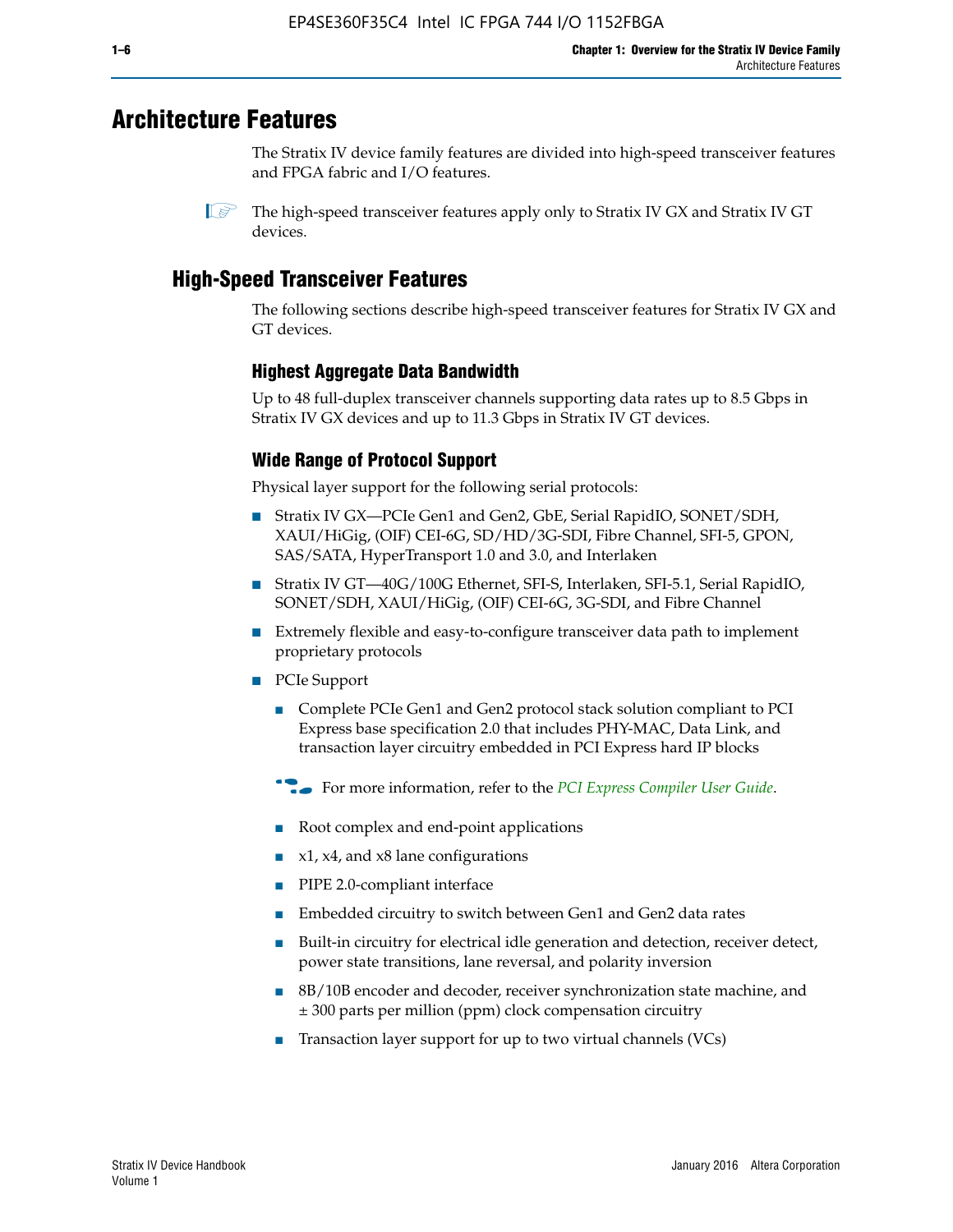- XAUI/HiGig Support
	- Compliant to IEEE802.3ae specification
	- **■** Embedded state machine circuitry to convert XGMII idle code groups  $(|11|)$ to and from idle ordered sets  $(|A|, |K|, |R|)$  at the transmitter and receiver, respectively
	- 8B/10B encoder and decoder, receiver synchronization state machine, lane deskew, and  $\pm 100$  ppm clock compensation circuitry
- GbE Support
	- Compliant to IEEE802.3-2005 specification
	- Automatic idle ordered set  $(111/112/1)$  generation at the transmitter, depending on the current running disparity
	- 8B/10B encoder and decoder, receiver synchronization state machine, and ± 100 ppm clock compensation circuitry
- Support for other protocol features such as MSB-to-LSB transmission in SONET/SDH configuration and spread-spectrum clocking in PCIe configurations

#### **Diagnostic Features**

- Serial loopback from the transmitter serializer to the receiver CDR for transceiver PCS and PMA diagnostics
- Reverse serial loopback pre- and post-CDR to transmitter buffer for physical link diagnostics
- Loopback master and slave capability in PCI Express hard IP blocks
- **For more information, refer to the** *[PCI Express Compiler User Guide](http://www.altera.com/literature/ug/ug_pci_express.pdf)***.**

#### **Signal Integrity**

Stratix IV devices simplify the challenge of signal integrity through a number of chip, package, and board-level enhancements to enable efficient high-speed data transfer into and out of the device. These enhancements include:

- Programmable 3-tap transmitter pre-emphasis with up to 8,192 pre-emphasis levels to compensate for pre-cursor and post-cursor inter-symbol interference (ISI)
- Up to 900% boost capability on the first pre-emphasis post-tap
- User-controlled and adaptive 4-stage receiver equalization with up to 16 dB of high-frequency gain
- On-die power supply regulators for transmitter and receiver phase-locked loop (PLL) charge pump and voltage controlled oscillator (VCO) for superior noise immunity
- On-package and on-chip power supply decoupling to satisfy transient current requirements at higher frequencies, thereby reducing the need for on-board decoupling capacitors
- Calibration circuitry for transmitter and receiver on-chip termination (OCT) resistors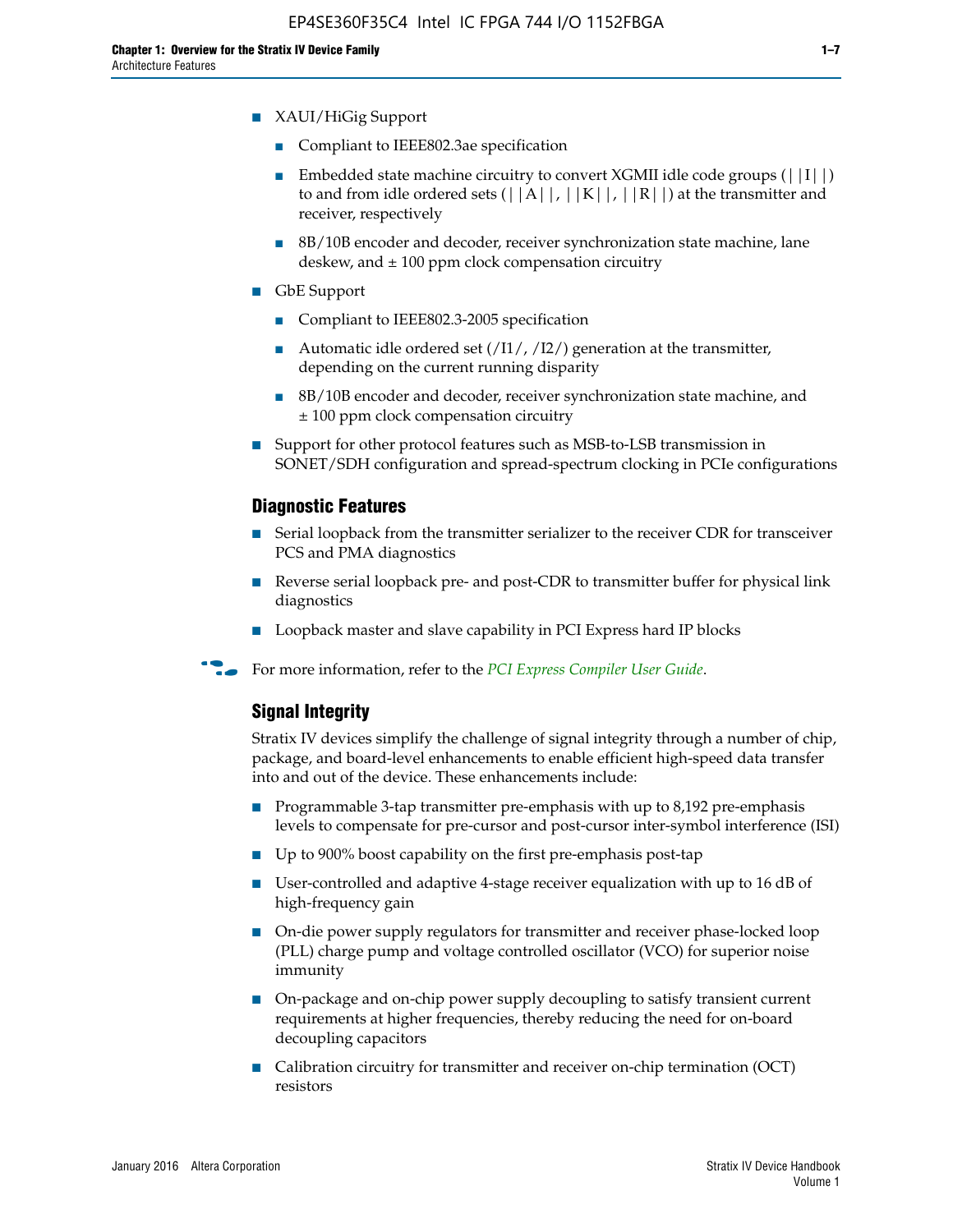# **FPGA Fabric and I/O Features**

The following sections describe the Stratix IV FPGA fabric and I/O features.

## **Device Core Features**

- Up to 531,200 LEs in Stratix IV GX and GT devices and up to 813,050 LEs in Stratix IV E devices, efficiently packed in unique and innovative adaptive logic modules (ALMs)
- Ten ALMs per logic array block (LAB) deliver faster performance, improved logic utilization, and optimized routing
- Programmable power technology, including a variety of process, circuit, and architecture optimizations and innovations
- Programmable power technology available to select power-driven compilation options for reduced static power consumption

## **Embedded Memory**

- TriMatrix embedded memory architecture provides three different memory block sizes to efficiently address the needs of diversified FPGA designs:
	- 640-bit MLAB
	- 9-Kb M9K
	- 144-Kb M144K
- Up to 33,294 Kb of embedded memory operating at up to 600 MHz
- Each memory block is independently configurable to be a single- or dual-port RAM, FIFO, ROM, or shift register

## **Digital Signal Processing (DSP) Blocks**

- Flexible DSP blocks configurable as  $9 \times 9$ -bit,  $12 \times 12$ -bit,  $18 \times 18$ -bit, and  $36 \times 36$ -bit full-precision multipliers at up to 600 MHz with rounding and saturation capabilities
- Faster operation due to fully pipelined architecture and built-in addition, subtraction, and accumulation units to combine multiplication results
- Optimally designed to support advanced features such as adaptive filtering, barrel shifters, and finite and infinite impulse response (FIR and IIR) filters

## **Clock Networks**

- Up to 16 global clocks and 88 regional clocks optimally routed to meet the maximum performance of 800 MHz
- Up to 112 and 132 periphery clocks in Stratix IV GX and Stratix IV E devices, respectively
- Up to 66 (16 GCLK + 22 RCLK + 28 PCLK) clock networks per device quadrant in Stratix IV GX and Stratix IV GT devices
- Up to 71 (16 GCLK + 22 RCLK + 33 PCLK) clock networks per device quadrant in Stratix IV E devices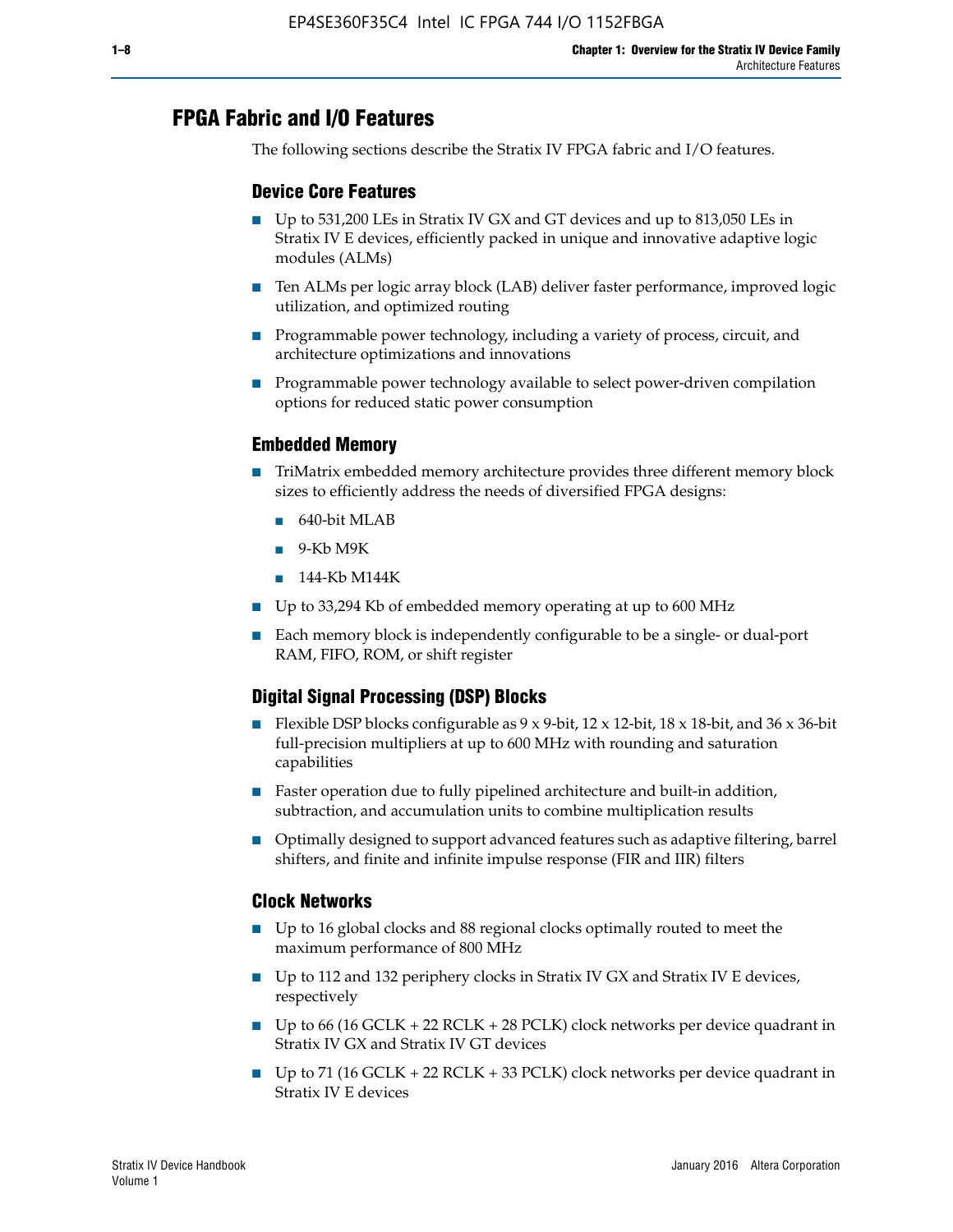## **PLLs**

- Three to 12 PLLs per device supporting spread-spectrum input tracking, programmable bandwidth, clock switchover, dynamic reconfiguration, and delay compensation
- On-chip PLL power supply regulators to minimize noise coupling

### **I/O Features**

- Sixteen to 24 modular I/O banks per device with 24 to 48 I/Os per bank designed and packaged for optimal simultaneous switching noise (SSN) performance and migration capability
- Support for a wide range of industry I/O standards, including single-ended (LVTTL/CMOS/PCI/PCIX), differential (LVDS/mini-LVDS/RSDS), voltage-referenced single-ended and differential (SSTL/HSTL Class I/II) I/O standards
- **O**n-chip series  $(R_S)$  and on-chip parallel  $(R_T)$  termination with auto-calibration for single-ended I/Os and on-chip differential  $(R_D)$  termination for differential I/Os
- Programmable output drive strength, slew rate control, bus hold, and weak pull-up capability for single-ended I/Os
- User I/O:GND: $V_{CC}$  ratio of 8:1:1 to reduce loop inductance in the package—PCB interface
- **■** Programmable transmitter differential output voltage ( $V_{OD}$ ) and pre-emphasis for high-speed LVDS I/O

#### **High-Speed Differential I/O with DPA and Soft-CDR**

- Dedicated circuitry on the left and right sides of the device to support differential links at data rates from 150 Mbps to 1.6 Gbps
- Up to 98 differential SERDES in Stratix IV GX devices, up to 132 differential SERDES in Stratix IV E devices, and up to 47 differential SERDES in Stratix IV GT devices
- DPA circuitry at the receiver automatically compensates for channel-to-channel and channel-to-clock skew in source synchronous interfaces
- Soft-CDR circuitry at the receiver allows implementation of asynchronous serial interfaces with embedded clocks at up to 1.6 Gbps data rate (SGMII and GbE)

#### **External Memory Interfaces**

- Support for existing and emerging memory interface standards such as DDR SDRAM, DDR2 SDRAM, DDR3 SDRAM, QDRII SRAM, QDRII+ SRAM, and RLDRAM II
- DDR3 up to 1,067 Mbps/533 MHz
- Programmable DQ group widths of 4 to 36 bits (includes parity bits)
- Dynamic OCT, trace mismatch compensation, read-write leveling, and half-rate register capabilities provide a robust external memory interface solution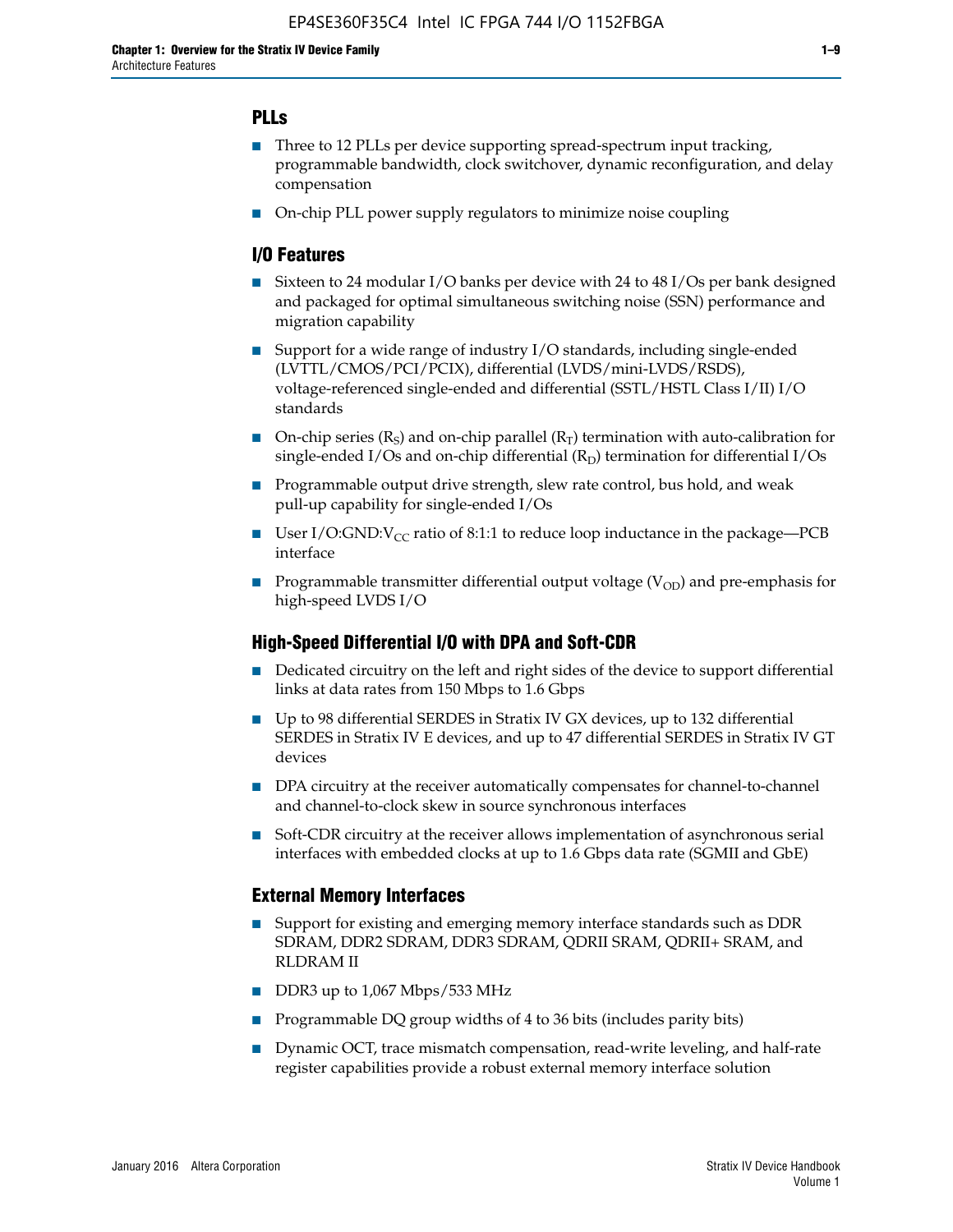## **System Integration**

- All Stratix IV devices support hot socketing
- Four configuration modes:
	- Passive Serial (PS)
	- Fast Passive Parallel (FPP)
	- Fast Active Serial (FAS)
	- JTAG configuration
- Ability to perform remote system upgrades
- 256-bit advanced encryption standard (AES) encryption of configuration bits protects your design against copying, reverse engineering, and tampering
- Built-in soft error detection for configuration RAM cells
- For more information about how to connect the PLL, external memory interfaces,  $I/O$ , high-speed differential I/O, power, and the JTAG pins to PCB, refer to the *[Stratix IV GX and Stratix IV E Device Family Pin Connection Guidelines](http://www.altera.com/literature/dp/stratix4/PCG-01005.pdf)* and the *[Stratix IV GT Device Family Pin Connection Guidelines](http://www.altera.com/literature/dp/stratix4/PCG-01006.pdf)*.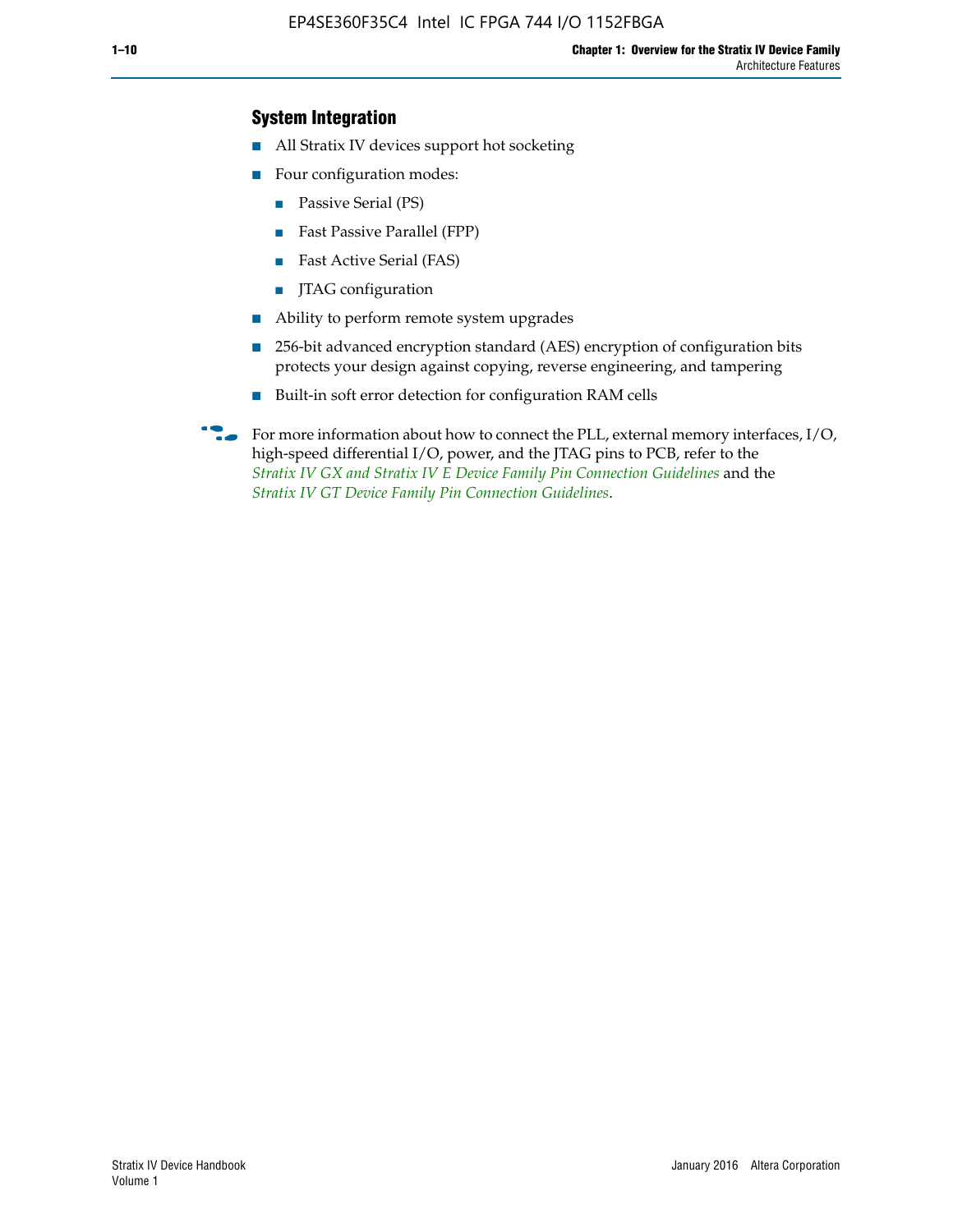#### Table 1–1 lists the Stratix IV GX device features.

# **Table 1–1. Stratix IV GX Device Features (Part 1 of 2)**

| <b>Feature</b>                                                | EP4SGX70                       |                |                   | <b>EP4SGX110</b>  |    |                                | <b>EP4SGX180</b>               |                |       |              | <b>EP4SGX230</b>              |                |                               |                                |                | <b>EP4SGX290</b> |       |       |       |                          |                   |                | <b>EP4SGX360</b> |       |       |       | <b>EP4SGX530</b> |
|---------------------------------------------------------------|--------------------------------|----------------|-------------------|-------------------|----|--------------------------------|--------------------------------|----------------|-------|--------------|-------------------------------|----------------|-------------------------------|--------------------------------|----------------|------------------|-------|-------|-------|--------------------------|-------------------|----------------|------------------|-------|-------|-------|------------------|
| <b>Package</b><br><b>Option</b>                               | F780                           | F1152          | F780              | F1152             |    | F780                           | F1152                          |                | F1517 | F780         | F1152                         |                | F1517                         | F780                           | F1152          |                  | F1517 | F1760 | F1932 | F780                     | F1152             |                | F1517            | F1760 | F1932 | F1760 | F1932            |
| <b>ALMs</b>                                                   | 29,040                         |                |                   | 42,240            |    |                                | 70,300                         |                |       |              | 91,200                        |                |                               |                                |                | 116,480          |       |       |       |                          |                   |                | 141,440          |       |       |       | 212,480          |
| LEs                                                           | 72,600                         |                |                   | 105,600           |    |                                | 175,750                        |                |       |              | 228,000                       |                |                               |                                |                | 291,200          |       |       |       |                          |                   | 353,600        |                  |       |       |       | 531,200          |
| 0.6 Gbps-<br>8.5 Gbps<br>Transceivers<br>$(PMA + PCs)$<br>(1) |                                | 16             | $\hspace{0.05cm}$ | $\hspace{0.05cm}$ | 16 | $\qquad \qquad \longleftarrow$ | $\hspace{0.05cm}$              | 16             | 24    |              | $\overbrace{\phantom{aaaaa}}$ | 16             | 24                            | —                              |                | 16               | 24    | 24    | 32    | $\overline{\phantom{0}}$ | $\hspace{0.05cm}$ | 16             | 24               | 24    | 32    | 24    | 32               |
| 0.6 Gbps-<br>6.5 Gbps<br>Transceivers<br>$(PMA + PCS)$<br>(1) | 8                              |                | 8                 | 16                | —  | 8                              | 16                             | -              | —     | 8            | 16                            | —              | $\overbrace{\phantom{aaaaa}}$ | 16                             | 16             |                  |       |       |       | 16                       | 16                |                |                  |       |       |       |                  |
| PMA-only<br>CMU<br>Channels<br>$(0.6$ Gbps-<br>6.5 Gbps)      | $\qquad \qquad \longleftarrow$ | 8              | $\hspace{0.05cm}$ |                   | 8  | $\qquad \qquad \longleftarrow$ | $\qquad \qquad \longleftarrow$ | 8              | 12    | -            | $\overline{\phantom{a}}$      | 8              | 12                            | $\qquad \qquad \longleftarrow$ |                | 8                | 12    | 12    | 16    |                          | $\hspace{0.05cm}$ | 8              | 12               | 12    | 16    | 12    | 16               |
| PCI Express<br>hard IP<br><b>Blocks</b>                       | $\mathbf{1}$                   | $\overline{2}$ | -1                | $\overline{2}$    |    | 1                              |                                | $\overline{2}$ |       | $\mathbf{1}$ |                               | $\overline{c}$ |                               |                                |                | $\overline{c}$   |       |       | 4     |                          |                   | $\overline{2}$ |                  |       | 4     |       | 4                |
| High-Speed<br>LVDS<br>SERDES (up<br>to 1.6 Gbps)<br>(4)       | 28                             | 56             | 28                | 28                | 56 | 28                             | 44                             |                | 88    | 28           | 44                            |                | 88                            | —                              | 44             |                  | 88    | 88    | 98    |                          | 44                |                | 88               | 88    | 98    | 88    | 98               |
| SPI-4.2 Links                                                 | $\mathbf{1}$                   |                |                   | 1                 |    | $\mathbf{1}$                   | $\overline{c}$                 |                | 4     | $\mathbf{1}$ | $\overline{c}$                |                | $\overline{4}$                | —                              | $\overline{2}$ |                  |       | 4     |       | $\overline{\phantom{0}}$ | $\overline{2}$    |                |                  | 4     |       |       | 4                |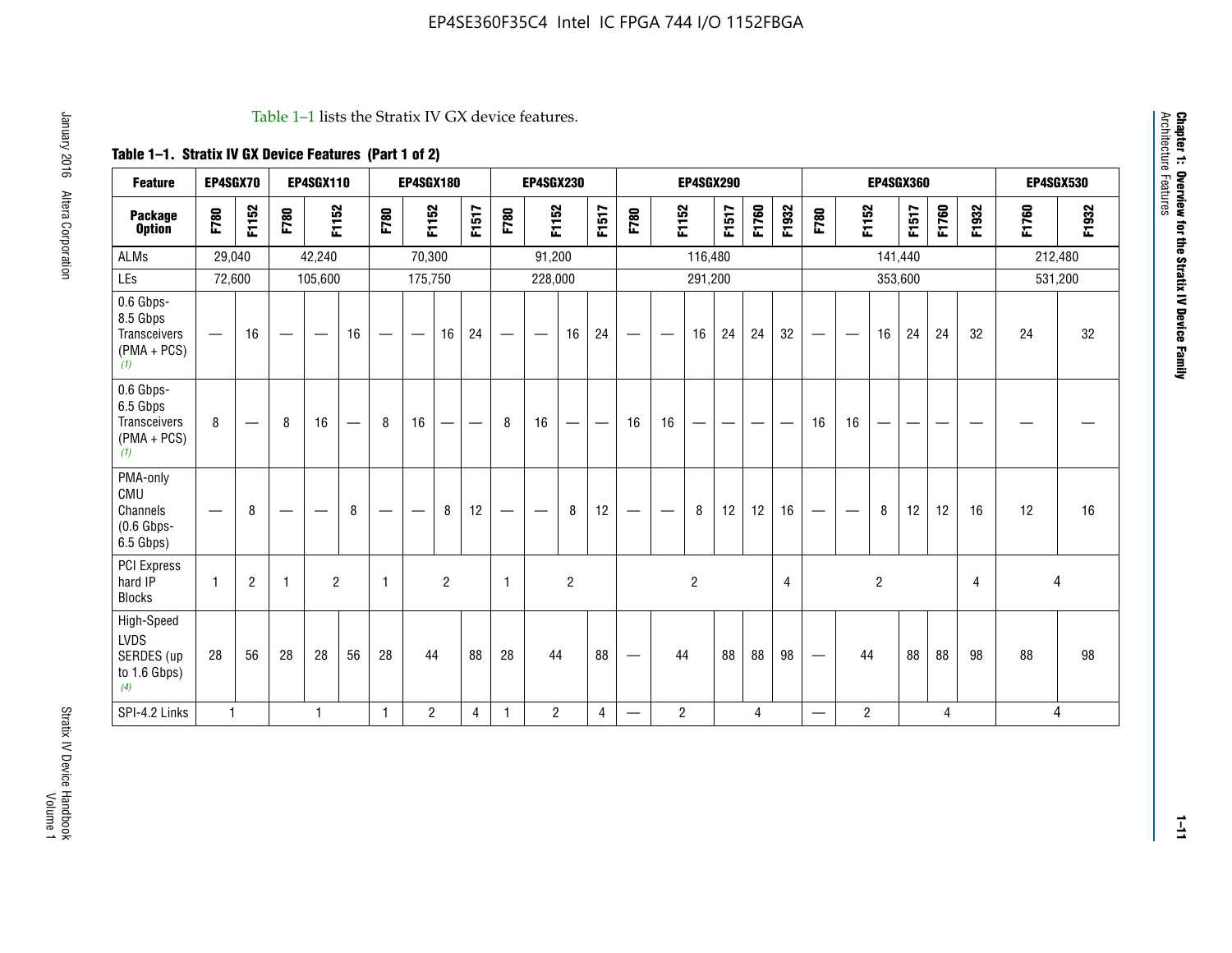**Table 1–1. Stratix IV GX Device Features (Part 2 of 2)**

| <b>Feature</b>                                       | EP4SGX70                |                        |                             | <b>EP4SGX110</b>            |                      |                             | <b>EP4SGX180</b>          |                      |                        |                             | <b>EP4SGX230</b>            |                      |                        |                             |                             | <b>EP4SGX290</b>       |                      |                        |                      | <b>EP4SGX360</b>            |                             |                        | <b>EP4SGX530</b>       |                        |                        |                   |                   |
|------------------------------------------------------|-------------------------|------------------------|-----------------------------|-----------------------------|----------------------|-----------------------------|---------------------------|----------------------|------------------------|-----------------------------|-----------------------------|----------------------|------------------------|-----------------------------|-----------------------------|------------------------|----------------------|------------------------|----------------------|-----------------------------|-----------------------------|------------------------|------------------------|------------------------|------------------------|-------------------|-------------------|
| <b>Package</b><br><b>Option</b>                      | F780                    | F1152                  | F780                        | F1152                       |                      | F780                        | F1152                     |                      | F1517                  | F780                        | F1152                       |                      | F1517                  | F780                        | F1152                       |                        | F1517                | F1760                  | F1932                | F780                        | F1152                       |                        | F1517                  | F1760                  | F1932                  | F1760             | F1932             |
| M9K Blocks<br>(256x)<br>36 bits)                     | 462                     |                        |                             | 660                         |                      |                             | 950                       |                      |                        |                             | 1,235                       |                      |                        |                             |                             | 936                    |                      |                        |                      |                             |                             | 1,248                  |                        |                        |                        | 1,280             |                   |
| M144K<br>Blocks<br>(2048 x<br>72 bits)               | 16                      |                        |                             | 16                          |                      |                             | 20                        |                      |                        |                             | 22                          |                      |                        |                             |                             | 36                     |                      |                        |                      |                             |                             | 48                     |                        |                        |                        | 64                |                   |
| <b>Total Memory</b><br>(MLAB+M9K<br>+M144K) Kb       | 7,370                   |                        |                             | 9,564                       |                      |                             | 13,627                    |                      |                        |                             | 17,133                      |                      |                        |                             |                             | 17,248                 |                      |                        |                      |                             |                             | 22,564                 |                        |                        |                        | 27,376            |                   |
| Embedded<br><b>Multipliers</b><br>$18 \times 18$ (2) | 384                     |                        |                             | 512                         |                      |                             | 920                       |                      |                        |                             | 1,288                       |                      |                        |                             |                             | 832                    |                      |                        |                      |                             |                             | 1,040                  |                        |                        | 1,02<br>4              | 1,024             |                   |
| PLLs                                                 | 3                       | 4                      | 3                           | 4                           |                      | 3                           | 6                         |                      | 8                      | 3                           | 6                           |                      | 8                      | $\overline{4}$              | 6                           |                        | 8                    | 12                     | 12                   | 4                           | 6                           |                        | 8                      | 12                     | 12                     | 12                | 12                |
| User I/Os $(3)$                                      | 372                     | 488                    | 372                         | 372                         | 48<br>8              | 372                         | 56<br>4                   | 56<br>4              | 74<br>4                | 372                         | 564                         | 56<br>4              | 74<br>$\overline{4}$   | 289                         | 564                         | 56<br>4                | 74<br>4              | 88<br>0                | 92<br>$\mathbf{0}$   | 289                         | 564                         | 56<br>4                | 74<br>4                | 88<br>0                | 920                    | 880               | 920               |
| Speed Grade<br>(fastest to<br>slowest) (5)           | $-2x,$<br>$-3,$<br>$-4$ | $-2,$<br>$-3,$<br>$-4$ | $-2\times$<br>$-3,$<br>$-4$ | $-2\times$<br>$-3,$<br>$-4$ | $-2,$<br>-3,<br>$-4$ | $-2\times$<br>$-3,$<br>$-4$ | $-2$<br>×,<br>$-3,$<br>-4 | $-2$<br>$-3$<br>$-4$ | $-2,$<br>$-3,$<br>$-4$ | $-2\times$<br>$-3,$<br>$-4$ | $-2\times$<br>$-3,$<br>$-4$ | $-2,$<br>-3,<br>$-4$ | $-2,$<br>$-3,$<br>$-4$ | $-2\times$<br>$-3,$<br>$-4$ | $-2\times$<br>$-3,$<br>$-4$ | $-2,$<br>$-3,$<br>$-4$ | $-2,$<br>-3,<br>$-4$ | $-2,$<br>$-3,$<br>$-4$ | $-2,$<br>-3,<br>$-4$ | $-2\times$<br>$-3,$<br>$-4$ | $-2\times$<br>$-3,$<br>$-4$ | $-2,$<br>$-3,$<br>$-4$ | $-2,$<br>$-3,$<br>$-4$ | $-2,$<br>$-3,$<br>$-4$ | $-2,$<br>$-3,$<br>$-4$ | $-2, -3,$<br>$-4$ | $-2, -3,$<br>$-4$ |

#### **Notes to Table 1–1:**

(1) The total number of transceivers is divided equally between the left and right side of each device, except for the devices in the F780 package. These devices have eight transceiver channels located only on the right side of the device.

- (2) Four multiplier adder mode.
- (3) The user I/Os count from pin-out files includes all general purpose I/O, dedicated clock pins, and dual purpose configuration pins. Transceiver pins and dedicated configuration pins are not included in the pin count.
- (4) Total pairs of high-speed LVDS SERDES take the lowest channel count of  $R_X/T_X$ .
- (5) The difference between the Stratix IV GX devices in the –2 and –2x speed grades is the number of available transceiver channels. The –2 device allows you to use the transceiver CMU blocks as transceiver channels. The –2x device does NOT allow you to use the CMU blocks as transceiver channels. In addition to the reduction of available transceiver channels in the Stratix IV GX –2x device, the data rates in the –2x device are limited to 6.5 Gbps.

January 2016 Altera Corporation

Altera Corporation

January 2016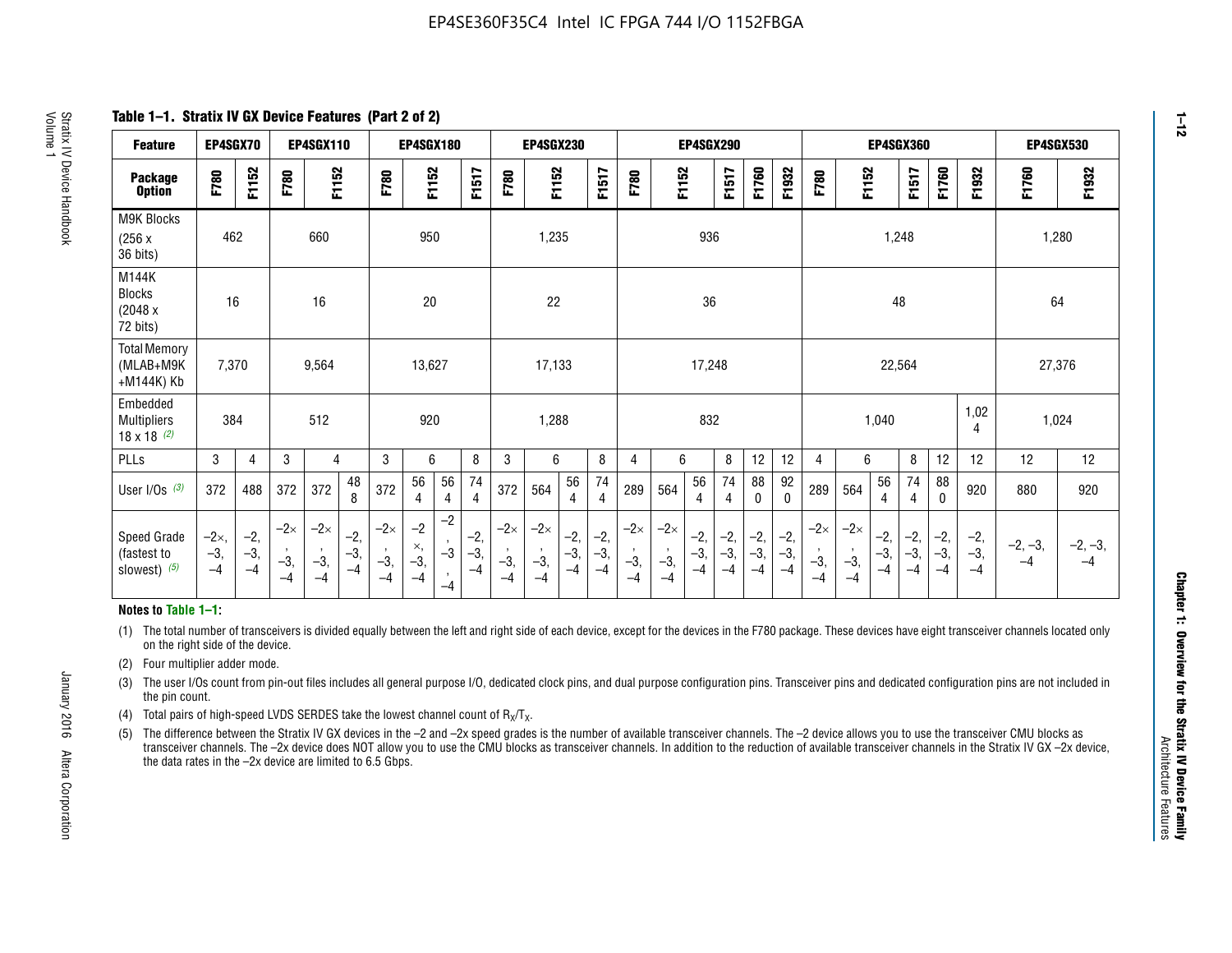Table 1–2 lists the Stratix IV GX device package options.

#### **Table 1–2. Stratix IV GX Device Package Options** *(1)***,** *(2)*

| <b>Device</b> |                  | <b>F780</b><br>(29 mm x 29 mm) $(6)$ | F1152<br>$(35 \, \text{mm} \times 35 \, \text{mm})$<br>(6) |             | <b>F1152</b><br>$(35 \text{ mm} \times 35 \text{ mm})$ $(5)$ , $(7)$ | F1517<br>(40 mm x 40 mm)<br>$(5)$ $(7)$ | <b>F1760</b><br>$(42.5 \text{ mm} \times 42.5 \text{ mm})$<br>(I) | F1932<br>$(45 \, \text{mm} \times 45 \, \text{mm})$<br>(7) |
|---------------|------------------|--------------------------------------|------------------------------------------------------------|-------------|----------------------------------------------------------------------|-----------------------------------------|-------------------------------------------------------------------|------------------------------------------------------------|
| EP4SGX70      | <b>DF29</b>      |                                      |                                                            | <b>HF35</b> |                                                                      |                                         |                                                                   |                                                            |
| EP4SGX110     | <b>DF29</b>      |                                      | FF35                                                       | <b>HF35</b> |                                                                      |                                         |                                                                   |                                                            |
| EP4SGX180     | DF <sub>29</sub> |                                      | FF35                                                       |             | <b>HF35</b>                                                          | KF40                                    |                                                                   |                                                            |
| EP4SGX230     | DF <sub>29</sub> |                                      | FF35                                                       |             | <b>HF35</b>                                                          | KF40                                    |                                                                   |                                                            |
| EP4SGX290     |                  | FH29 $(3)$                           | FF35                                                       |             | <b>HF35</b>                                                          | KF40                                    | KF43                                                              | <b>NF45</b>                                                |
| EP4SGX360     |                  | FH29 (3)                             | FF35                                                       |             | <b>HF35</b>                                                          | KF40                                    | KF43                                                              | <b>NF45</b>                                                |
| EP4SGX530     |                  |                                      |                                                            |             | HH35 $(4)$                                                           | KH40 (4)                                | KF43                                                              | <b>NF45</b>                                                |

#### **Notes to Table 1–2:**

(1) Device packages in the same column and marked under the same arrow sign have vertical migration capability.

(2) Use the Pin Migration Viewer in the Pin Planner to verify the pin migration compatibility when migrating devices. For more information, refer to *[I/O Management](http://www.altera.com/literature/hb/qts/qts_qii52013.pdf)* in the *Quartus II Handbook, Volume 2*.

(3) The 780-pin EP4SGX290 and EP4SGX360 devices are available only in 33 mm x 33 mm Hybrid flip chip package.

(4) The 1152-pin and 1517-pin EP4SGX530 devices are available only in 42.5 mm x 42.5 mm Hybrid flip chip packages.

(5) When migrating between hybrid and flip chip packages, there is an additional keep-out area. For more information, refer to the *[Package Information Datasheet for Altera Devices](http://www.altera.com/literature/ds/dspkg.pdf)*.

(6) Devices listed in this column are available in –2x, –3, and –4 speed grades. These devices do not have on-package decoupling capacitors.

(7) Devices listed in this column are available in –2, –3, and –4 speed grades. These devices have on-package decoupling capacitors. For more information about on-package decoupling capacitor value in each device, refer to Table 1–3.

 $\mathbb{L}$ s On-package decoupling reduces the need for on-board or PCB decoupling capacitors by satisfying the transient current requirements at higher frequencies. The *[Power Delivery Network](http://www.altera.com/literature/ug/pdn_tool_stxiv.zip)* design tool for Stratix IV devices accounts for the on-package decoupling and reflects the reduced requirements for PCB decoupling capacitors.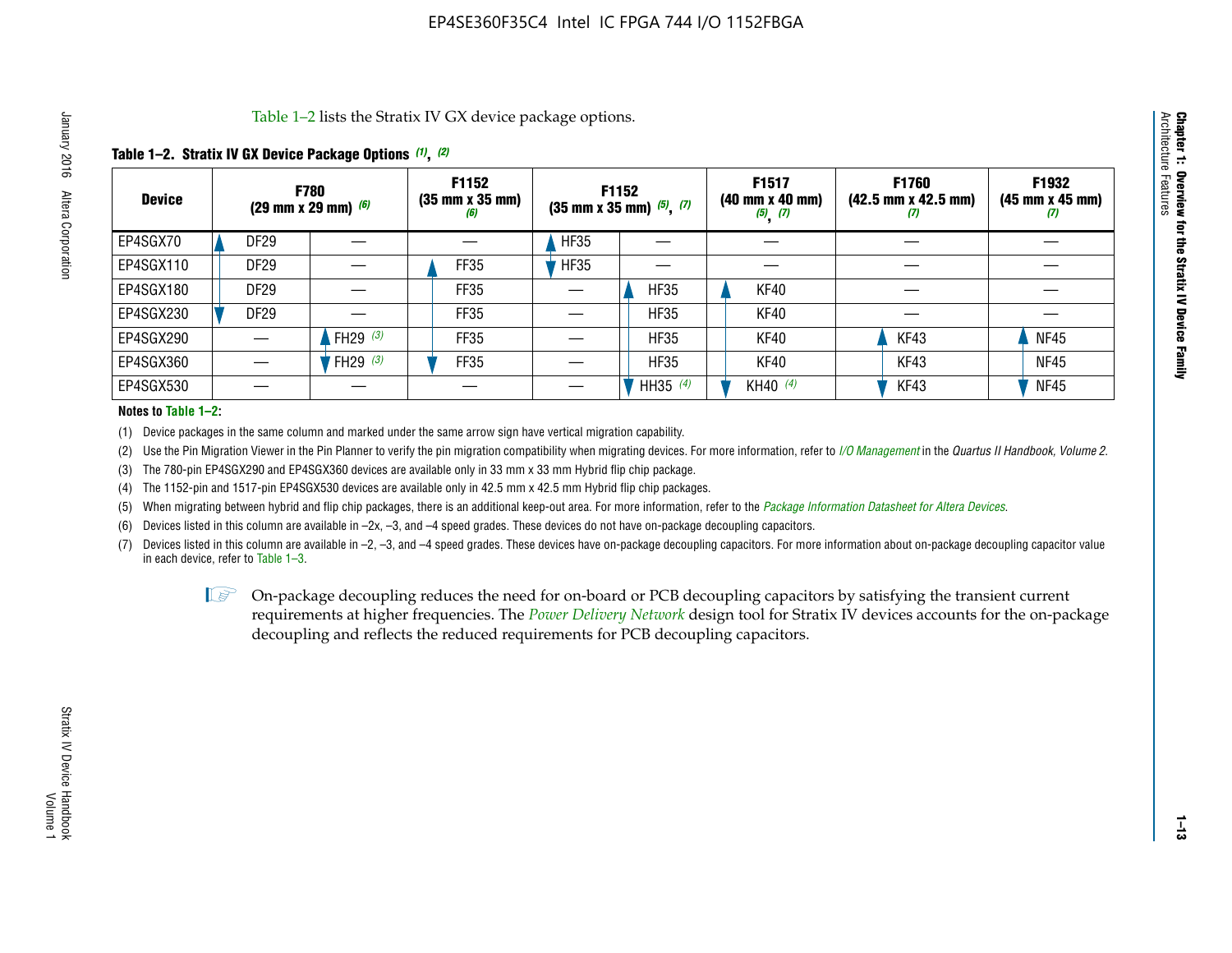| <b>Ordering Information</b> |                     | $V_{cc}$                            | V <sub>CCIO</sub>    | V <sub>CCL_GXB</sub>         | $V_{\texttt{CCA}\_\textsf{L/R}}$ | V <sub>CCT</sub> and V <sub>CCR</sub> (Shared)   |
|-----------------------------|---------------------|-------------------------------------|----------------------|------------------------------|----------------------------------|--------------------------------------------------|
| EP4SGX70                    | <b>HF35</b>         | $2\times1$ uF + $2\times470$ nF     | 10nF per bank $(2)$  | 100nF per transceiver block  | 100 <sub>n</sub> F               | $1\times470$ nF + $1\times47$ nF per side        |
| EP4SGX110                   | <b>HF35</b>         | $2\times1$ uF + $2\times470$ nF     | 10nF per bank $(2)$  | 100nF per transceiver block  | 100 <sub>n</sub> F               | $1\times470$ nF + $1\times47$ nF per side        |
| EP4SGX180                   | <b>HF35</b><br>KF40 | $2\times1$ uF + $2\times470$ nF     | 10nF per bank $(2)$  | 100nF per transceiver block  | 100 <sub>n</sub> F               | $1\times470$ nF + $1\times47$ nF per side        |
| EP4SGX230                   | <b>HF35</b><br>KF40 | $2 \times 1$ uF + $2 \times 470$ nF | 10 nF per bank $(2)$ | 100 nF per transceiver block | 100 nF                           | $1 \times 470$ nF + $1 \times 47$ nF<br>per side |
|                             | <b>HF35</b>         |                                     |                      |                              |                                  |                                                  |
| EP4SGX290                   | KF40<br>KF43        | $4\times1$ uF + $4\times470$ nF     | 10 nF per bank $(2)$ | 100 nF per transceiver block | 100 <sub>n</sub> F               | $1 \times 470$ nF + $1 \times 47$ nF<br>per side |
|                             | <b>NF45</b>         |                                     |                      |                              |                                  |                                                  |
|                             | <b>HF35</b>         |                                     |                      |                              |                                  |                                                  |
| EP4SGX360                   | KF40                | $4 \times 1$ uF + $4 \times 470$ nF | 10 nF per bank $(2)$ | 100 nF per transceiver block | 100 nF                           | $1 \times 470$ nF + $1 \times 47$ nF             |
|                             | KF43                |                                     |                      |                              |                                  | per side                                         |
|                             | <b>NF45</b>         |                                     |                      |                              |                                  |                                                  |
|                             | <b>HH35</b>         |                                     |                      |                              |                                  |                                                  |
| EP4SGX530                   | KH40                |                                     |                      |                              |                                  | $1 \times 470$ nF + $1 \times 47$ nF             |
|                             | KF43                | $4\times1$ uF + $4\times470$ nF     | 10 nF per bank $(2)$ | 100 nF per transceiver block | 100 nF                           | per side                                         |
|                             | <b>NF45</b>         |                                     |                      |                              |                                  |                                                  |

**Notes to Table 1–3:**

(1) Table 1-3 refers to production devices on-package decoupling. For more information about decoupling design of engineering sample (ES) devices, contact [Altera Technical Support](http://mysupport.altera.com/eservice/login.asp).

(2) For I/O banks  $3(*)$ ,  $4(*)$ ,  $7(*)$ , and  $8(*)$  only. There is no OPD for I/O bank  $1(*)$ ,  $2(*)$ ,  $5(*)$ , and  $6(*)$ .

**1–14**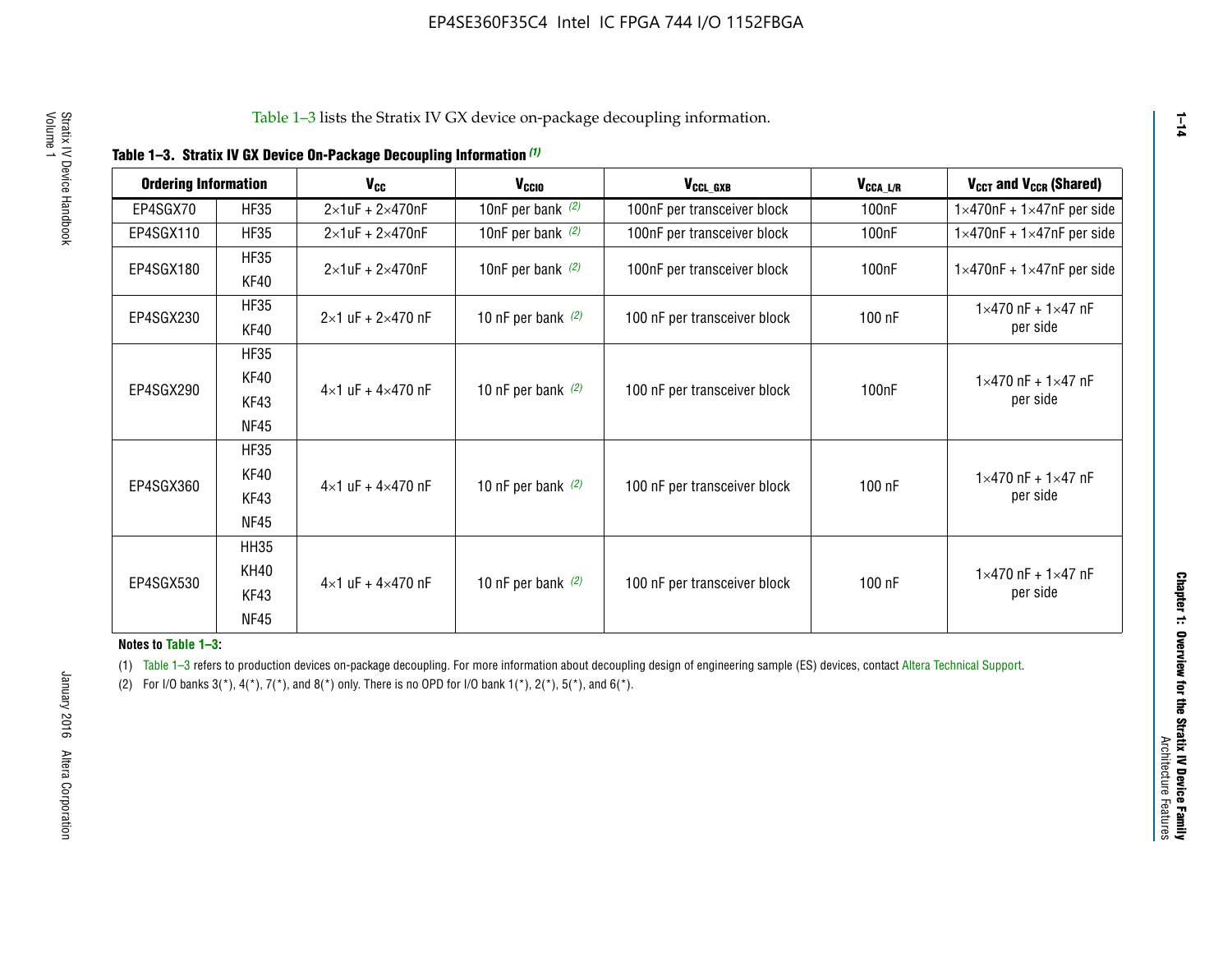#### Table 1–4 lists the Stratix IV E device features.

#### **Table 1–4. Stratix IV E Device Features**

| <b>Feature</b>                                      | <b>EP4SE230</b> |     | <b>EP4SE360</b>                          |              | <b>EP4SE530</b> |              |                | <b>EP4SE820</b> |                 |  |
|-----------------------------------------------------|-----------------|-----|------------------------------------------|--------------|-----------------|--------------|----------------|-----------------|-----------------|--|
| Package Pin Count                                   | 780             | 780 | 1152                                     | 1152         | 1517            | 1760         | 1152           | 1517            | 1760            |  |
| ALMs                                                | 91,200          |     | 141,440                                  |              | 212,480         |              |                | 325,220         |                 |  |
| LEs                                                 | 228,000         |     | 353,600                                  |              | 531,200         |              |                | 813,050         |                 |  |
| High-Speed LVDS<br>SERDES (up to<br>1.6 Gbps) $(1)$ | 56              | 56  | 88                                       | 88           | 112             | 112          | 88             | 112             | 132             |  |
| SPI-4.2 Links                                       | 3               | 3   | 4                                        | 4            |                 | 6            | $\overline{4}$ | 6               | 6               |  |
| M9K Blocks<br>(256 x 36 bits)                       | 1,235           |     | 1,248                                    |              | 1,280           |              |                | 1610            |                 |  |
| M144K Blocks<br>(2048 x 72 bits)                    | 22              |     | 48                                       |              | 64              |              | 60             |                 |                 |  |
| <b>Total Memory</b><br>(MLAB+M9K+<br>M144K) Kb      | 17,133          |     | 22,564                                   |              | 27,376          |              |                | 33,294          |                 |  |
| <b>Embedded Multipliers</b><br>$(18 \times 18)$ (2) | 1,288           |     | 1,040                                    |              | 1,024           |              |                | 960             |                 |  |
| PLLs                                                | 4               | 4   | 8                                        | 8            | 12              | 12           | 8              | 12              | 12 <sup>2</sup> |  |
| User I/Os $(3)$                                     | 488             | 488 | 744                                      | 744          | 976             | 976          | 744(4)         | 976 (4)         | 1120 $(4)$      |  |
| Speed Grade<br>(fastest to slowest)                 |                 |     | $-2, -3, -4$ $ -2, -3, -4$ $ -2, -3, -4$ | $-2, -3, -4$ | $-2, -3, -4$    | $-2, -3, -4$ | $-3, -4$       | $-3, -4$        | $-3, -4$        |  |

#### **Notes to Table 1–4:**

(1) The user I/O count from the pin-out files include all general purpose I/Os, dedicated clock pins, and dual purpose configuration pins. Transceiver pins and dedicated configuration pins are not included in the pin count.

(2) Four multiplier adder mode.

(3) Total pairs of high-speed LVDS SERDES take the lowest channel count of  $R_X/T_X$ .

(4) This data is preliminary.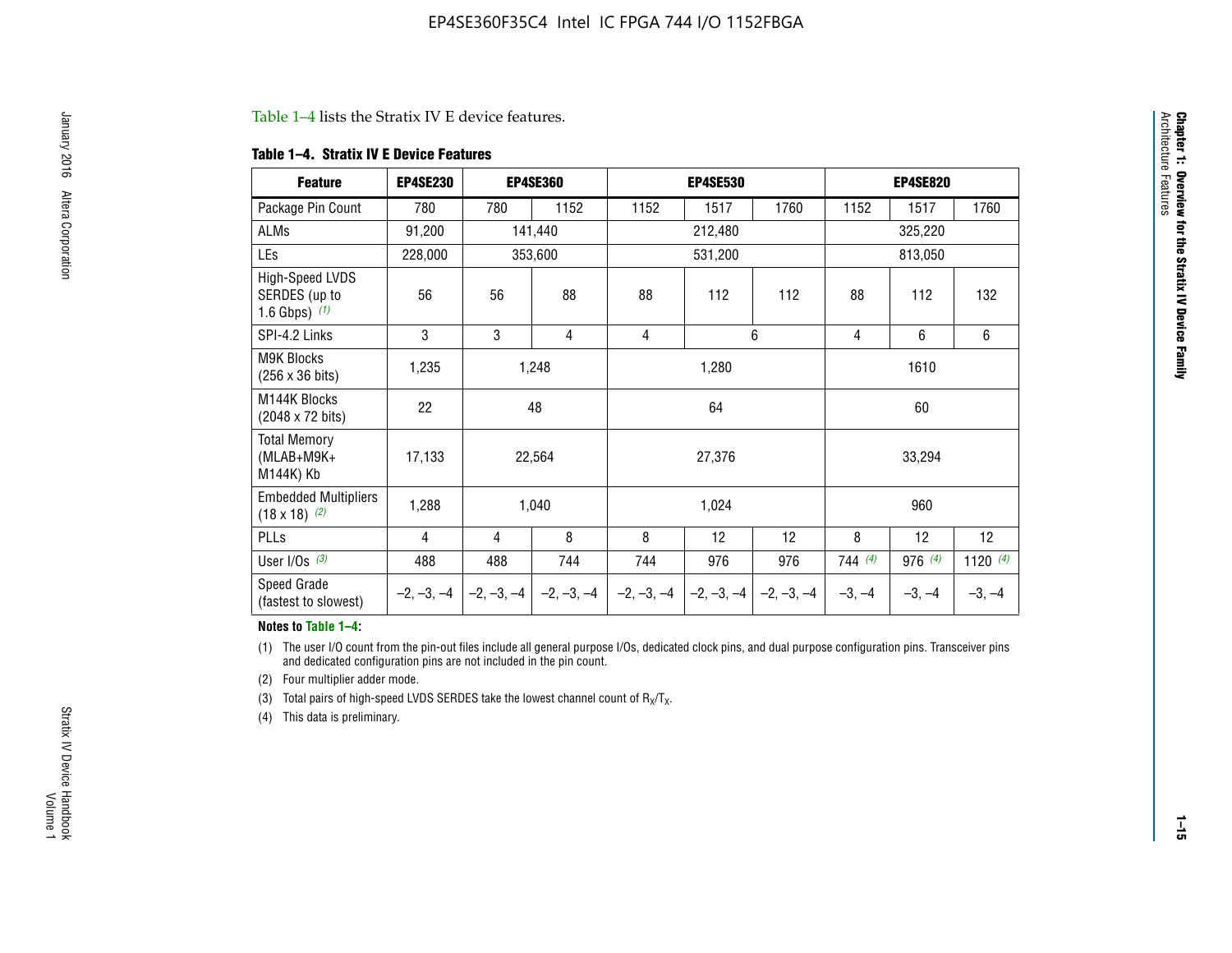Table 1–5 summarizes the Stratix IV E device package options.

| <b>Device</b> | <b>F780</b><br>$(29 \text{ mm} \times 29 \text{ mm})$ $(5)$ , $(6)$ | F1152<br>$(35 \text{ mm} \times 35 \text{ mm})$ $(5)$ , $(7)$ | F <sub>1517</sub><br>$(40 \text{ mm} \times 40 \text{ mm})$ (7) | <b>F1760</b><br>$(42.5$ mm x 42.5 mm) $(7)$ |  |  |
|---------------|---------------------------------------------------------------------|---------------------------------------------------------------|-----------------------------------------------------------------|---------------------------------------------|--|--|
| EP4SE230      | F29                                                                 |                                                               |                                                                 |                                             |  |  |
| EP4SE360      | H <sub>29</sub> $(3)$                                               | F35                                                           |                                                                 |                                             |  |  |
| EP4SE530      |                                                                     | $H35^{(4)}$                                                   | H40 $(4)$                                                       | F43                                         |  |  |
| EP4SE820      |                                                                     | H35 $(4)$                                                     | H40 $(4)$                                                       | F43                                         |  |  |

**Table 1–5. Stratix IV E Device Package Options** *(1)***,** *(2)*

#### **Notes to Table 1–5:**

(1) Device packages in the same column and marked under the same arrow sign have vertical migration capability.

(2) Use the Pin Migration Viewer in the Pin Planner to verify the pin migration compatibility when migrating devices. For more information, refer to *[I/O Management](http://www.altera.com/literature/hb/qts/qts_qii52013.pdf)* in the *Quartus II Handbook, Volume 2*.

(3) The 780-pin EP4SE360 device is available only in the 33 mm x 33 mm Hybrid flip chip package.

(4) The 1152-pin and 1517-pin for EP4SE530 and EP4SE820 devices are available only in the 42.5 mm x 42.5 mm Hybrid flip chip package.

(5) When migrating between hybrid and flip chip packages, there is an additional keep-out area. For more information, refer to the *[Package](http://www.altera.com/literature/ds/dspkg.pdf)  [Information Datasheet for Altera Devices](http://www.altera.com/literature/ds/dspkg.pdf)*.

(6) Devices listed in this column do not have on-package decoupling capacitors.

(7) Devices listed in this column have on-package decoupling capacitors. For more information about on-package decoupling capacitor value for each device, refer to Table 1–6.

Table 1–6 lists the Stratix IV E on-package decoupling information.

| Table 1–6. Stratix IV E Device On-Package Decoupling Information (1) |  |  |  |  |  |
|----------------------------------------------------------------------|--|--|--|--|--|
|----------------------------------------------------------------------|--|--|--|--|--|

|          | <b>Ordering Information</b> | <b>V<sub>cc</sub></b>               | <b>V<sub>CCIO</sub></b> |
|----------|-----------------------------|-------------------------------------|-------------------------|
| EP4SE360 | F <sub>35</sub>             | $4 \times 1$ uF + $4 \times 470$ nF | 10 nF per bank          |
|          | H <sub>35</sub>             |                                     |                         |
| EP4SE530 | H40                         | $4 \times 1$ uF + $4 \times 470$ nF | 10 nF per bank          |
|          | F43                         |                                     |                         |
|          | H <sub>35</sub>             |                                     |                         |
| EP4SE820 | H40                         | $4 \times 1$ uF + $4 \times 470$ nF | 10 nF per bank          |
|          | F43                         |                                     |                         |

**Note to Table 1–6:**

(1) Table 1–6 refers to production devices on-package decoupling. For more information about decoupling design of engineering sample (ES) devices, contact [Altera Technical Support](http://mysupport.altera.com/eservice/login.asp).

Table 1–7 lists the Stratix IV GT device features.

| <b>Feature</b>                       | <b>EP4S40G2</b> | <b>EP4S40G5</b> | <b>EP4S100G2</b> | <b>EP4S100G3</b> | <b>EP4S100G4</b> | <b>EP4S100G5</b> |         |
|--------------------------------------|-----------------|-----------------|------------------|------------------|------------------|------------------|---------|
| Package Pin Count                    | 1517            | 1517            | 1517             | 1932             | 1932             | 1517             | 1932    |
| <b>ALMs</b>                          | 91,200          | 212,480         | 91,200           | 116,480          | 141,440          | 212.480          |         |
| LEs                                  | 228,000         | 531,200         | 228,000          | 291,200          | 353,600          |                  | 531,200 |
| <b>Total Transceiver</b><br>Channels | 36              | 36              | 36               | 48               | 48               | 36               | 48      |

**Table 1–7. Stratix IV GT Device Features (Part 1 of 2)**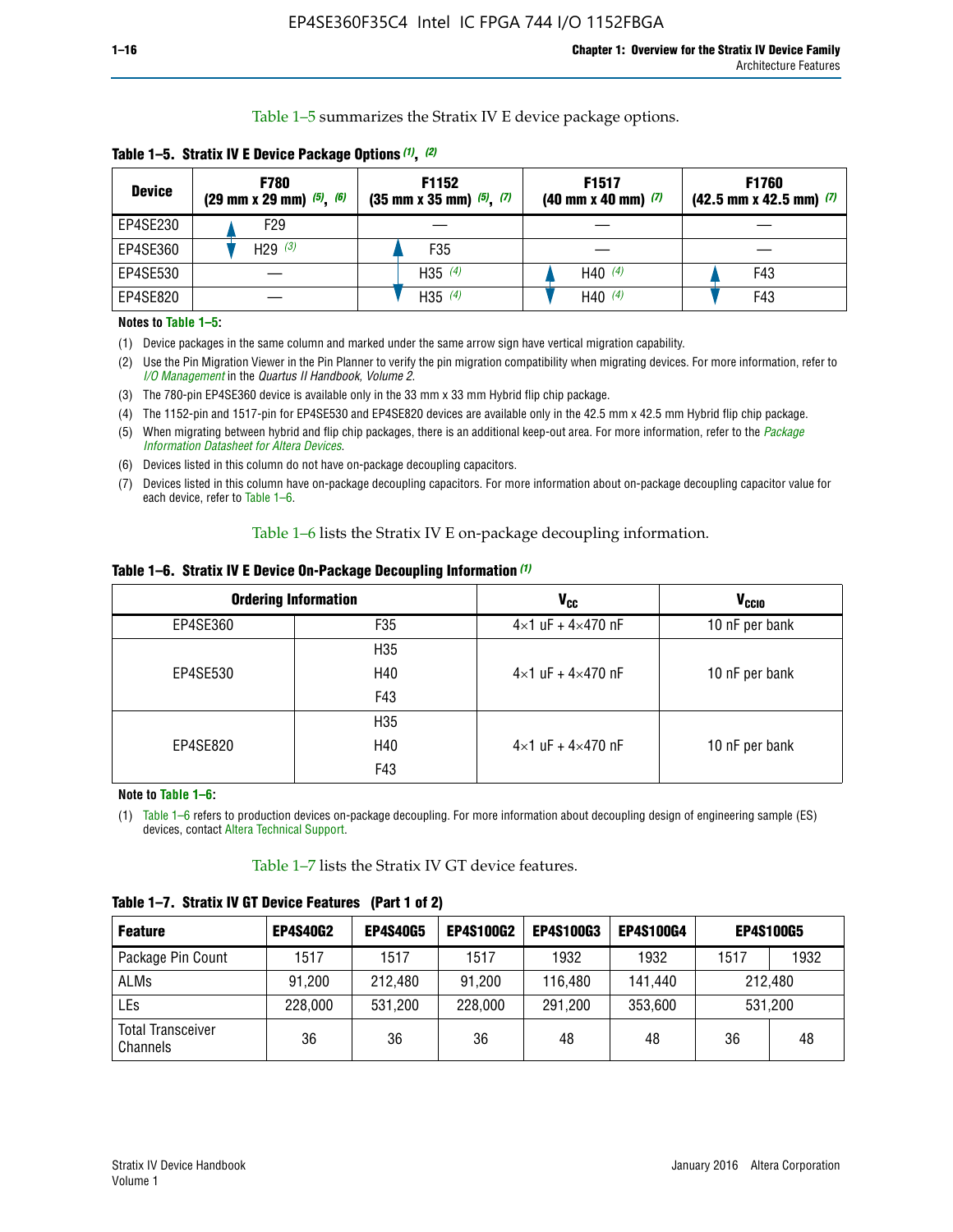#### **Table 1–7. Stratix IV GT Device Features (Part 2 of 2)**

| <b>Feature</b>                                                               | <b>EP4S40G2</b> | <b>EP4S40G5</b> | <b>EP4S100G2</b> | <b>EP4S100G3</b> | EP4S100G4      | <b>EP4S100G5</b>          |                |
|------------------------------------------------------------------------------|-----------------|-----------------|------------------|------------------|----------------|---------------------------|----------------|
| 10G Transceiver<br>Channels<br>(600 Mbps - 11.3 Gbps<br>with $PMA + PCS$ )   | 12              | 12              | 24               | 24               | 24             | 24                        | 32             |
| 8G Transceiver<br>Channels<br>(600 Mbps - 8.5 Gbps)<br>with PMA + PCS) $(1)$ | 12              | 12              | $\pmb{0}$        | 8                | 8              | $\mathbf 0$               | $\mathbf 0$    |
| PMA-only CMU<br>Channels<br>(600 Mbps- 6.5 Gbps)                             | 12              | 12              | 12               | 16               | 16             | 12                        | 16             |
| PCIe hard IP Blocks                                                          | $\overline{2}$  | $\overline{2}$  | $\overline{2}$   | $\overline{4}$   | $\overline{4}$ | $\overline{2}$            | $\overline{4}$ |
| <b>High-Speed LVDS</b><br><b>SERDES</b><br>(up to 1.6 Gbps) $(2)$            | 46              | 46              | 46               | 47               | 47             | 46                        | 47             |
| SP1-4.2 Links                                                                | $\overline{2}$  | $\overline{2}$  | $\overline{2}$   | $\overline{2}$   | $\overline{2}$ | $\overline{2}$            | $\overline{2}$ |
| <b>M9K Blocks</b><br>(256 x 36 bits)                                         | 1,235           | 1,280           | 1,235            | 936              | 1,248          |                           | 1,280          |
| M144K Blocks<br>(2048 x 72 bits)                                             | 22              | 64              | 22               | 36               | 48             |                           | 64             |
| Total Memory (MLAB +<br>M9K + M144K) Kb                                      | 17,133          | 27,376          | 17,133           | 17,248           | 22,564         |                           | 27,376         |
| <b>Embedded Multipliers</b><br>$18 \times 18^{(3)}$                          | 1,288           | 1,024           | 1,288            | 832              | 1,024          |                           | 1,024          |
| PLLs                                                                         | 8               | 8               | 8                | 12               | 12             | 8                         | 12             |
| User I/Os $(4)$ , $(5)$                                                      | 654             | 654             | 654              | 781              | 781            | 654                       | 781            |
| Speed Grade<br>(fastest to slowest)                                          | $-1, -2, -3$    | $-1, -2, -3$    | $-1, -2, -3$     | $-1, -2, -3$     | $-1, -2, -3$   | $-1, -2, -3$ $-1, -2, -3$ |                |

**Notes to Table 1–7:**

(1) You can configure all 10G transceiver channels as 8G transceiver channels. For example, the EP4S40G2F40 device has twenty-four 8G transceiver channels and the EP4S100G5F45 device has thirty-two 8G transceiver channels.

(2) Total pairs of high-speed LVDS SERDES take the lowest channel count of  $R_X/T_X$ .

(3) Four multiplier adder mode.

(4) The user I/O count from the pin-out files include all general purpose I/Os, dedicated clock pins, and dual purpose configuration pins. Transceiver pins and dedicated configuration pins are not included in the pin count.

(5) This data is preliminary.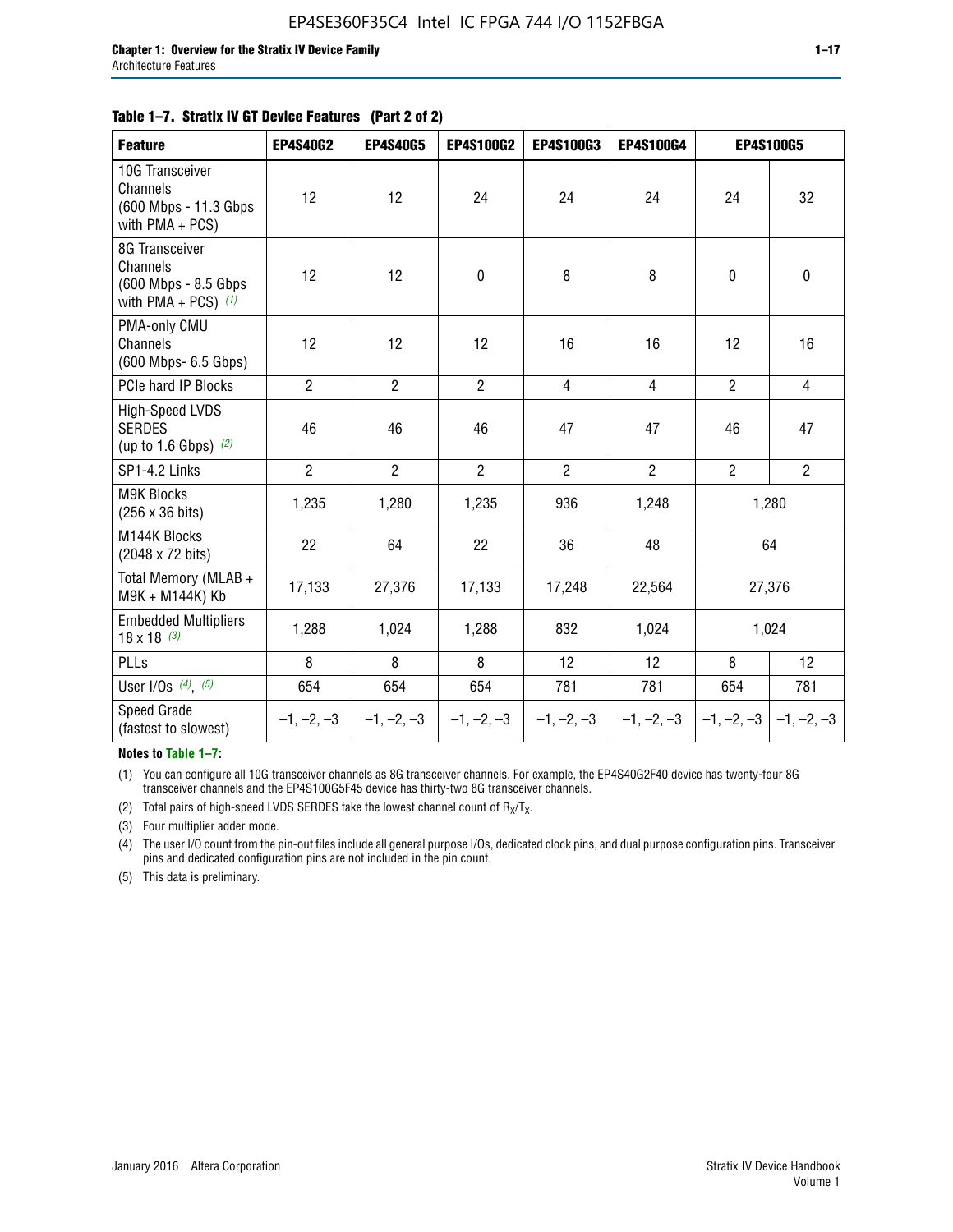Table 1–8 lists the resource counts for the Stratix IV GT devices.

| <b>Device</b>                      | <b>1517 Pin</b><br>$(40 \text{ mm} \times 40 \text{ mm})$ (3) | <b>1932 Pin</b><br>(45 mm x 45 mm) |  |
|------------------------------------|---------------------------------------------------------------|------------------------------------|--|
| <b>Stratix IV GT 40 G Devices</b>  |                                                               |                                    |  |
| EP4S40G2                           | F40                                                           |                                    |  |
| EP4S40G5                           | H40 $(4)$ , $(5)$                                             |                                    |  |
| <b>Stratix IV GT 100 G Devices</b> |                                                               |                                    |  |
| EP4S100G2                          | F40                                                           |                                    |  |
| EP4S100G3                          |                                                               | F45                                |  |
| EP4S100G4                          |                                                               | F45                                |  |
| EP4S100G5                          | H40 $(4)$ $(5)$                                               | F45                                |  |

#### **Notes to Table 1–8:**

(1) This table represents pin compatability; however, it does not include hard IP block placement compatability.

- (2) Devices under the same arrow sign have vertical migration capability.
- (3) When migrating between hybrid and flip chip packages, there is an additional keep-out area. For more information, refer to the *[Altera Device Package Information Data Sheet](http://www.altera.com/literature/ds/dspkg.pdf)*.
- (4) EP4S40G5 and EP4S100G5 devices with 1517 pin-count are only available in 42.5-mm x 42.5-mm Hybrid flip chip packages.
- (5) If you are using the hard IP block, migration is not possible.

Table 1–9 lists the Stratix IV GT on-package decoupling information.

**Table 1–9. Stratix IV GT Device On-Package Decoupling Information** *(1)*

| <b>Ordering</b><br><b>Information</b> | Vcc                                 | <b>V<sub>CCIO</sub></b> | V <sub>CCL GXB</sub>            | V <sub>CCA L/R</sub> | V <sub>CCT L/R</sub> | $V_{CCR\_L/R}$ |
|---------------------------------------|-------------------------------------|-------------------------|---------------------------------|----------------------|----------------------|----------------|
| EP4S40G2F40                           | $2 \times 1$ uF + $2 \times 470$ nF | 10 nF per bank $(2)$    | 100 nF per<br>transceiver block | $100$ nF             | $100$ nF             | 100 nF         |
| EP4S100G2F40                          |                                     |                         |                                 |                      |                      |                |
| EP4S100G3F45                          |                                     | 10 nF per bank $(2)$    | 100 nF per<br>transceiver block | $100$ nF             | $100$ nF             | $100$ nF       |
| EP4S100G4F45                          |                                     |                         |                                 |                      |                      |                |
| EP4S40G5H40                           | $4\times1$ uF + $4\times470$ nF     |                         |                                 |                      |                      |                |
| EP4S100G5H40                          |                                     |                         |                                 |                      |                      |                |
| EP4S100G5F45                          |                                     |                         |                                 |                      |                      |                |

**Notes to Table 1–9:**

(1) Table 1–9 refers to production devices on-package decoupling. For more information about decoupling design of engineering sample (ES) devices, contact [Altera Technical Support](http://mysupport.altera.com/eservice/login.asp).

(2) For I/O banks  $3(*)$ ,  $4(*)$ ,  $7(*)$ , and  $8(*)$  only. There is no OPD for I/O bank  $1(*)$ ,  $2(*)$ ,  $5(*)$ , and  $6(*)$ .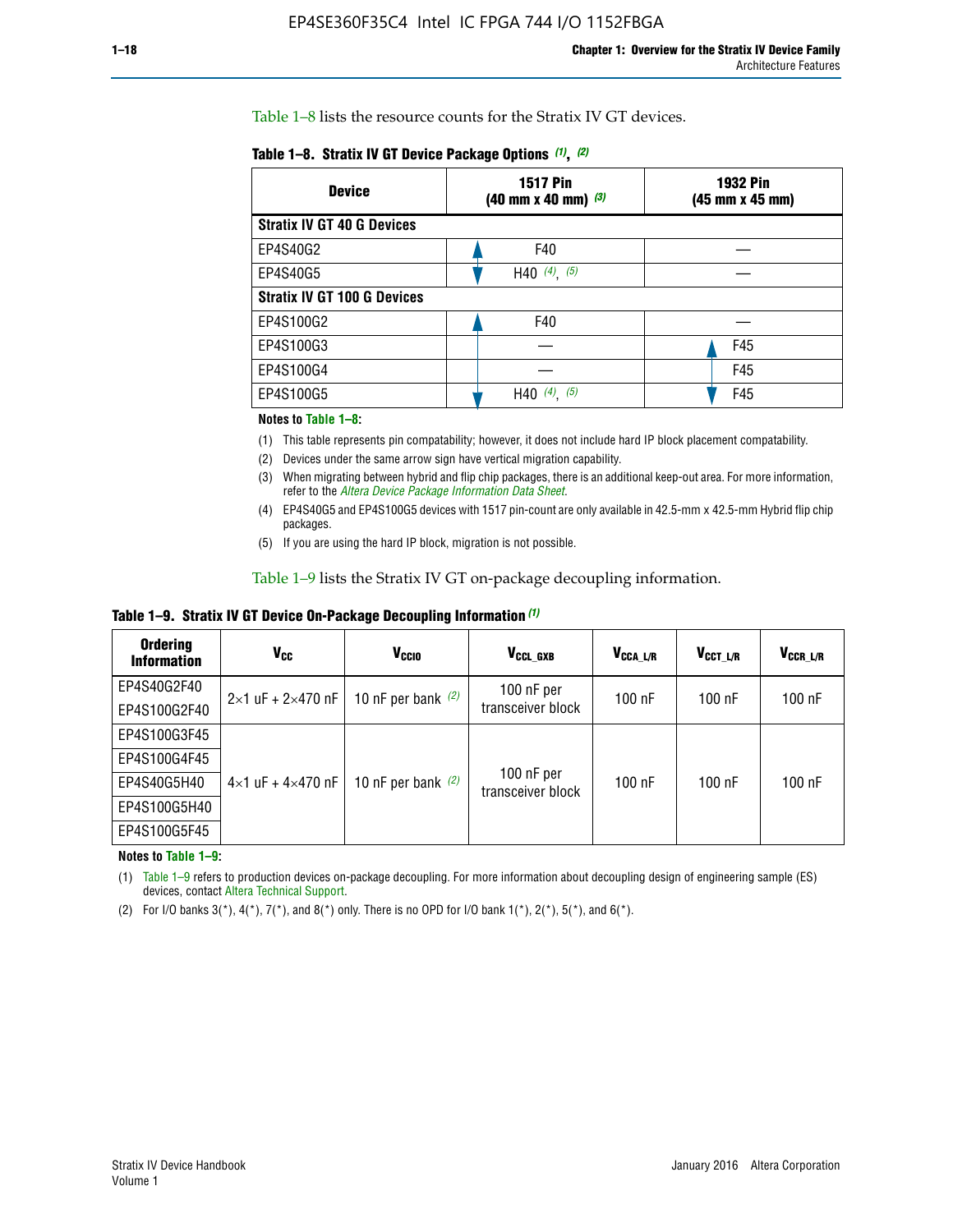# **Integrated Software Platform**

The Quartus II software provides an integrated environment for HDL and schematic design entry, compilation and logic synthesis, full simulation and advanced timing analysis, SignalTap II Logic Analyzer, and device configuration of Stratix IV designs. The Quartus II software provides the MegaWizard<sup> $M$ </sup> Plug-In Manager user interface to generate different functional blocks, such as memory, PLL, and digital signal processing logic. For transceivers, the Quartus II software provides the ALTGX MegaWizard Plug-In Manager interface that guides you through configuration of the transceiver based on your application requirements.

The Stratix IV GX and GT transceivers allow you to implement low-power and reliable high-speed serial interface applications with its fully reconfigurable hardware, optimal signal integrity, and integrated Quartus II software platform.

For more information about the QuarJanuary2016tus II software features, refer to the *[Quartus II Handbook](http://www.altera.com/literature/lit-qts.jsp)*.

# **Ordering Information**

This section describes the Stratix IV E, GT, and GX devices ordering information. Figure 1–4 shows the ordering codes for Stratix IV GX and E devices.



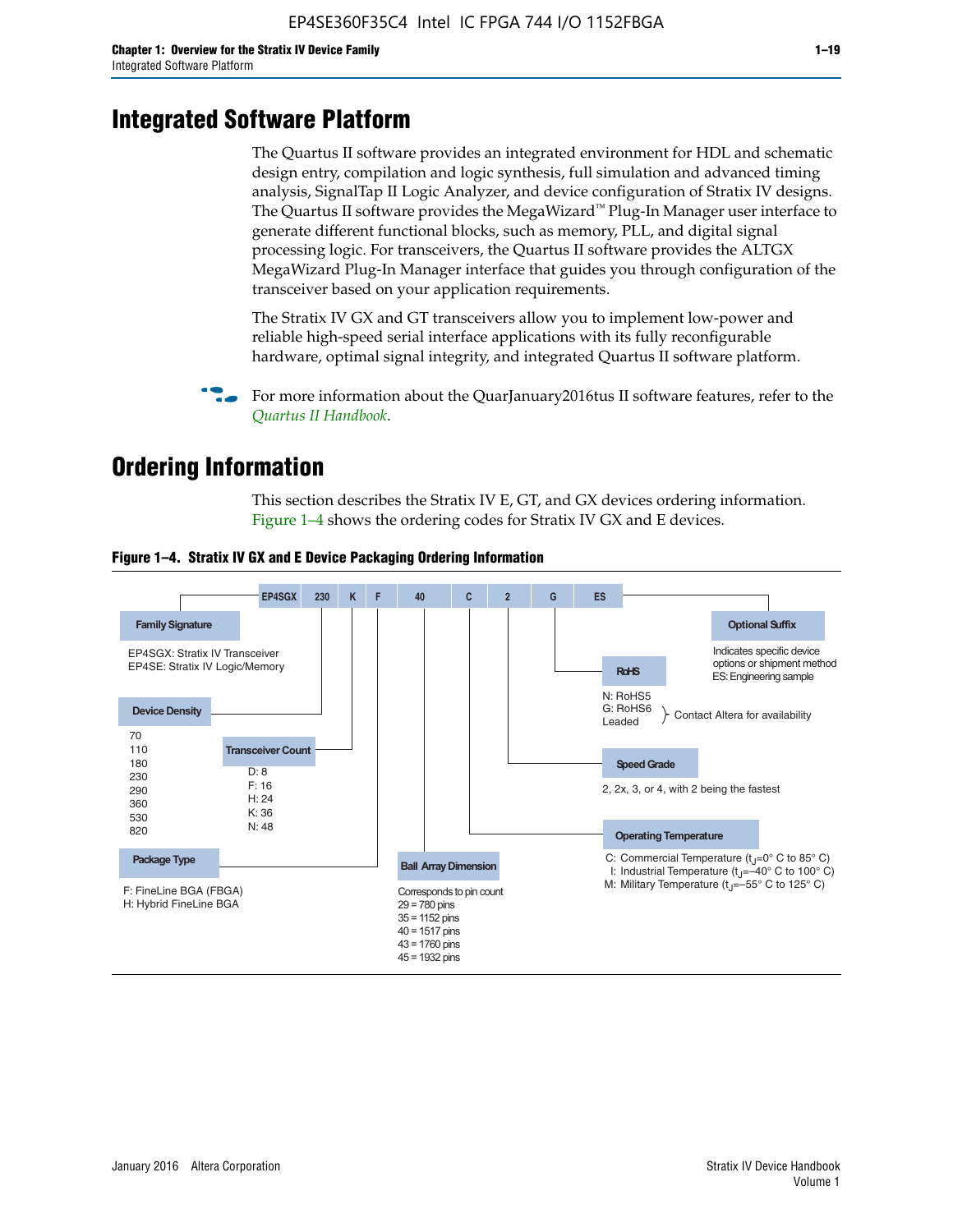Figure 1–5 shows the ordering codes for Stratix IV GT devices.





# **Document Revision History**

Table 1–10 lists the revision history for this chapter.

| Table 1–10. Document Revision History (Part 1 of 2) |  |  |  |  |  |
|-----------------------------------------------------|--|--|--|--|--|
|-----------------------------------------------------|--|--|--|--|--|

| <b>Date</b>       | <b>Version</b> | <b>Changes</b>                                              |
|-------------------|----------------|-------------------------------------------------------------|
| January 2016      | 3.5            | ■ Updated Figure 1–4 with new RoHS information              |
| September 2012    | 3.4            | ■ Updated Table 1–1 to close FB $#30986$ .                  |
|                   |                | Updated Table $1-2$ and Table $1-5$ to close FB $\#31127$ . |
| June 2011         | 3.3            | $\blacksquare$ Added military temperature to Figure 1–4.    |
| February 2011     | 3.2            | ■ Updated Table 1–7 and Table 1–8.                          |
|                   |                | $\blacksquare$ Applied new template.                        |
|                   |                | Minor text edits.                                           |
| <b>March 2010</b> |                | <b>Updated Table 1–1, Table 1–2, and Table 1–7.</b>         |
|                   | 3.1            | <b>U</b> Updated Figure 1–3.                                |
|                   |                | ■ Updated the "Stratix IV GT Devices" section.              |
|                   |                | Added two new references to the Introduction section.       |
|                   |                | Minor text edits.                                           |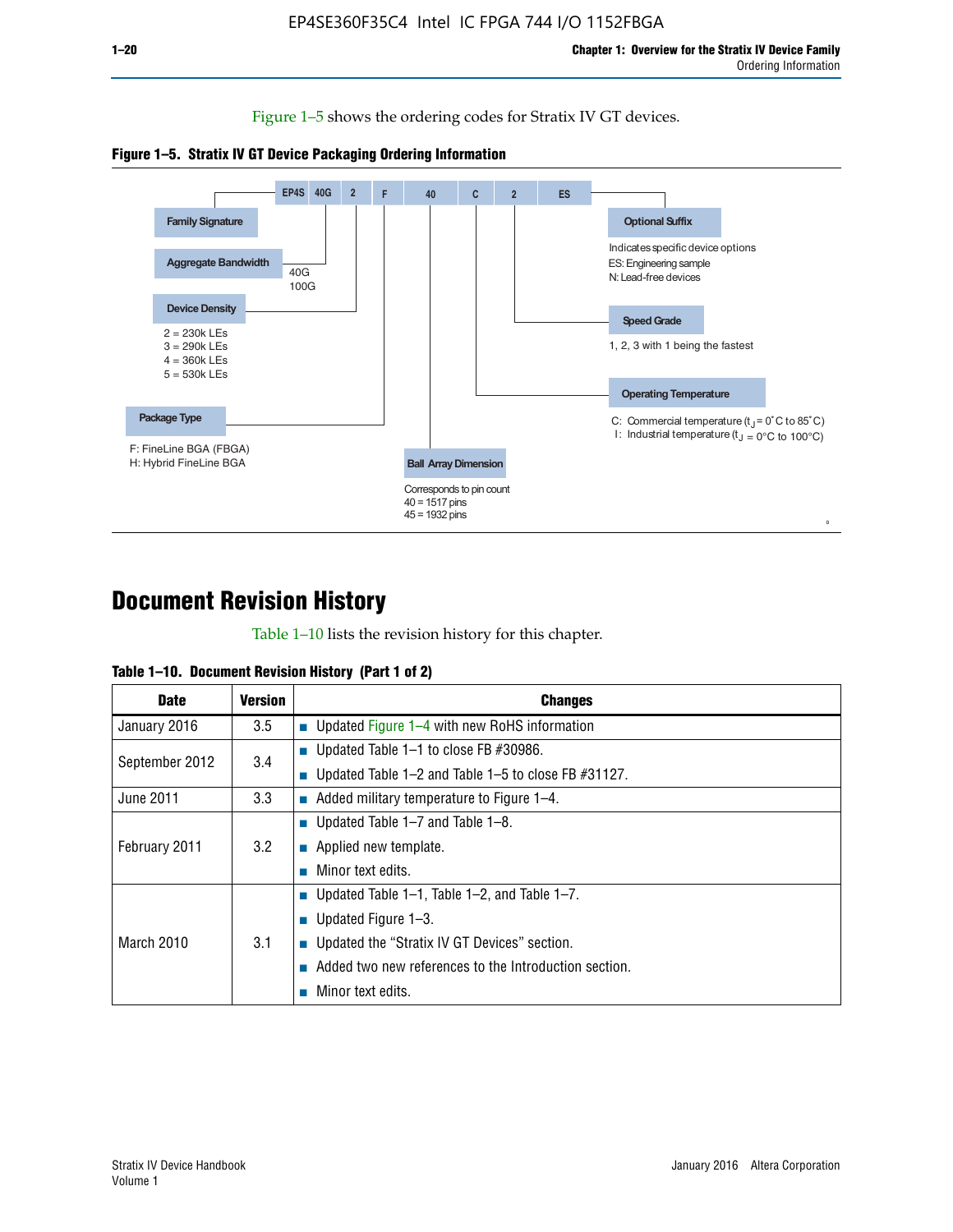#### **Table 1–10. Document Revision History (Part 2 of 2)**

| <b>Date</b>      | <b>Version</b> | <b>Changes</b>                                                                                                                                                                                                                                                                    |  |  |
|------------------|----------------|-----------------------------------------------------------------------------------------------------------------------------------------------------------------------------------------------------------------------------------------------------------------------------------|--|--|
|                  |                | ■ Updated the "Stratix IV Device Family Overview", "Feature Summary", "Stratix IV GT<br>Devices", "High-Speed Transceiver Features", "FPGA Fabric and I/O Features", "Highest<br>Aggregate Data Bandwidth", "System Integration", and "Integrated Software Platform"<br>sections. |  |  |
| November 2009    | 3.0            | $\blacksquare$ Added Table 1-3, Table 1-6, and Table 1-9.                                                                                                                                                                                                                         |  |  |
|                  |                | $\blacksquare$ Updated Table 1-1, Table 1-2, Table 1-4, Table 1-5, Table 1-7, and Table 1-8.                                                                                                                                                                                      |  |  |
|                  |                | ■ Updated Figure 1–3, Figure 1–4, and Figure 1–5.                                                                                                                                                                                                                                 |  |  |
|                  |                | $\blacksquare$ Minor text edits.                                                                                                                                                                                                                                                  |  |  |
| <b>June 2009</b> |                | $\blacksquare$ Updated Table 1-1.                                                                                                                                                                                                                                                 |  |  |
|                  | 2.4            | Minor text edits.                                                                                                                                                                                                                                                                 |  |  |
|                  |                | $\blacksquare$ Added Table 1–5, Table 1–6, and Figure 1–3.                                                                                                                                                                                                                        |  |  |
|                  |                | <b>Updated Figure 1-5.</b>                                                                                                                                                                                                                                                        |  |  |
| April 2009       | 2.3            | Updated Table $1-1$ , Table $1-2$ , Table $1-3$ , and Table $1-4$ .                                                                                                                                                                                                               |  |  |
|                  |                | ■ Updated "Introduction", "Feature Summary", "Stratix IV GX Devices", "Stratix IV GT<br>Devices", "Architecture Features", and "FPGA Fabric and I/O Features"                                                                                                                     |  |  |
|                  | 2.2            | ■ Updated "Feature Summary", "Stratix IV GX Devices", "Stratix IV E Device", "Stratix IV<br>GT Devices", "Signal Integrity"                                                                                                                                                       |  |  |
| March 2009       |                | Removed Tables 1-5 and 1-6                                                                                                                                                                                                                                                        |  |  |
|                  |                | $\blacksquare$ Updated Figure 1-4                                                                                                                                                                                                                                                 |  |  |
|                  |                | ■ Updated "Introduction", "Feature Summary", "Stratix IV Device Diagnostic Features",<br>"Signal Integrity", "Clock Networks", "High-Speed Differential I/O with DPA and Soft-<br>CDR", "System Integration", and "Ordering Information" sections.                                |  |  |
|                  |                | Added "Stratix IV GT 100G Devices" and "Stratix IV GT 100G Transceiver Bandwidth"<br>sections.                                                                                                                                                                                    |  |  |
| March 2009       | 2.1            | ■ Updated Table 1–1, Table 1–2, Table 1–3, and Table 1–4.                                                                                                                                                                                                                         |  |  |
|                  |                | $\blacksquare$ Added Table 1–5 and Table 1–6.                                                                                                                                                                                                                                     |  |  |
|                  |                | ■ Updated Figure 1–3 and Figure 1–4.                                                                                                                                                                                                                                              |  |  |
|                  |                | $\blacksquare$ Added Figure 1-5.                                                                                                                                                                                                                                                  |  |  |
|                  |                | Removed "Referenced Documents" section.                                                                                                                                                                                                                                           |  |  |
|                  |                | ■ Updated "Feature Summary" on page 1-1.                                                                                                                                                                                                                                          |  |  |
| November 2008    |                | ■ Updated "Stratix IV Device Diagnostic Features" on page 1-7.                                                                                                                                                                                                                    |  |  |
|                  | 2.0            | Updated "FPGA Fabric and I/O Features" on page 1-8.                                                                                                                                                                                                                               |  |  |
|                  |                | $\blacksquare$ Updated Table 1-1.                                                                                                                                                                                                                                                 |  |  |
|                  |                | Updated Table 1-2.                                                                                                                                                                                                                                                                |  |  |
|                  |                | Updated "Table 1-5 shows the total number of transceivers available in the Stratix IV GT<br>Device." on page 1-15.                                                                                                                                                                |  |  |
| <b>July 2008</b> | 1.1            | Revised "Introduction".                                                                                                                                                                                                                                                           |  |  |
| May 2008         | 1.0            | Initial release.                                                                                                                                                                                                                                                                  |  |  |